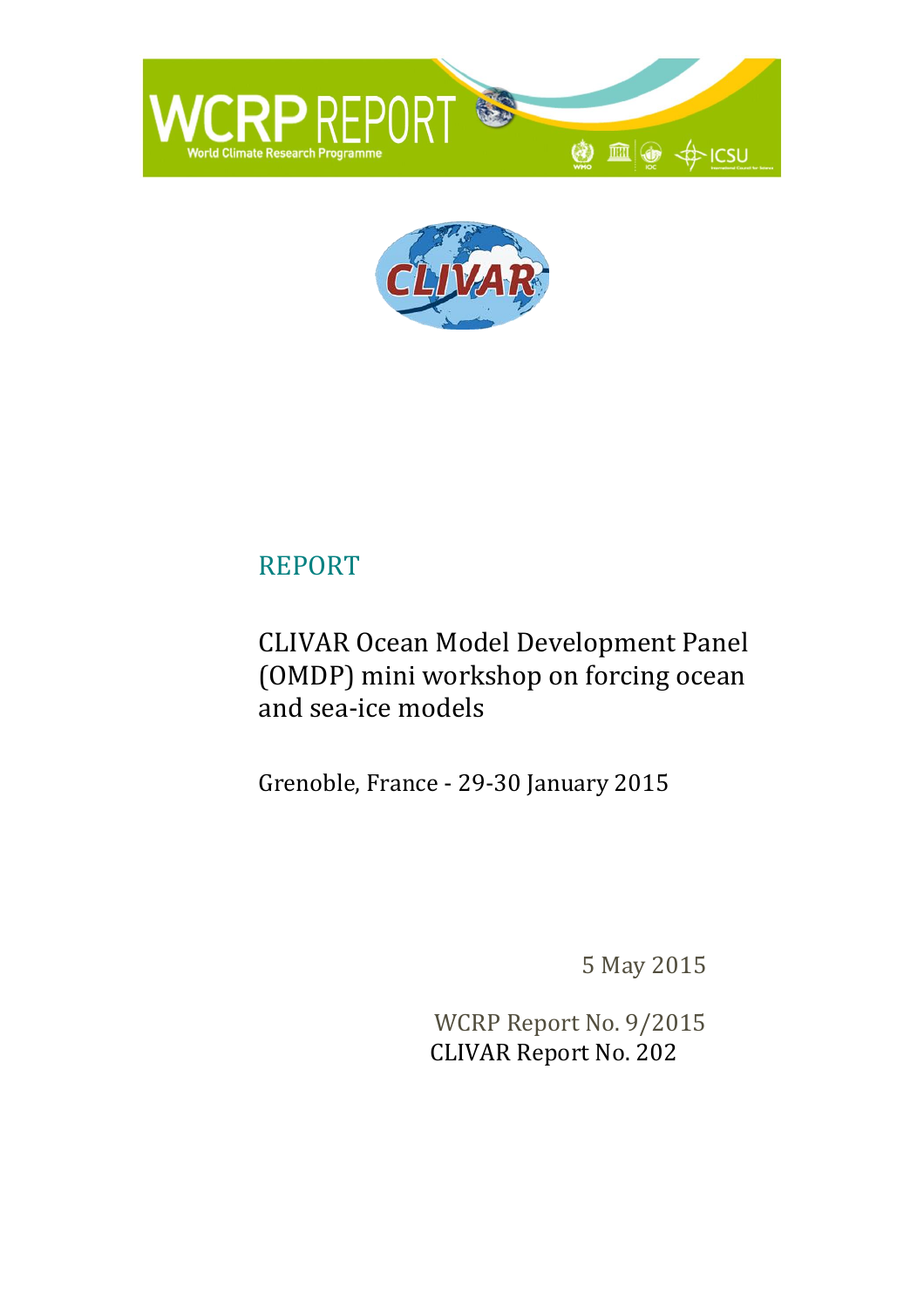# Content

<span id="page-1-0"></span>

| 8. JRA-55 based surface atmospheric data set for driving ocean – sea-ice models    |  |
|------------------------------------------------------------------------------------|--|
|                                                                                    |  |
| 9. Overview of the use of satellite products for forcing ocean general circulation |  |
|                                                                                    |  |
|                                                                                    |  |
|                                                                                    |  |
|                                                                                    |  |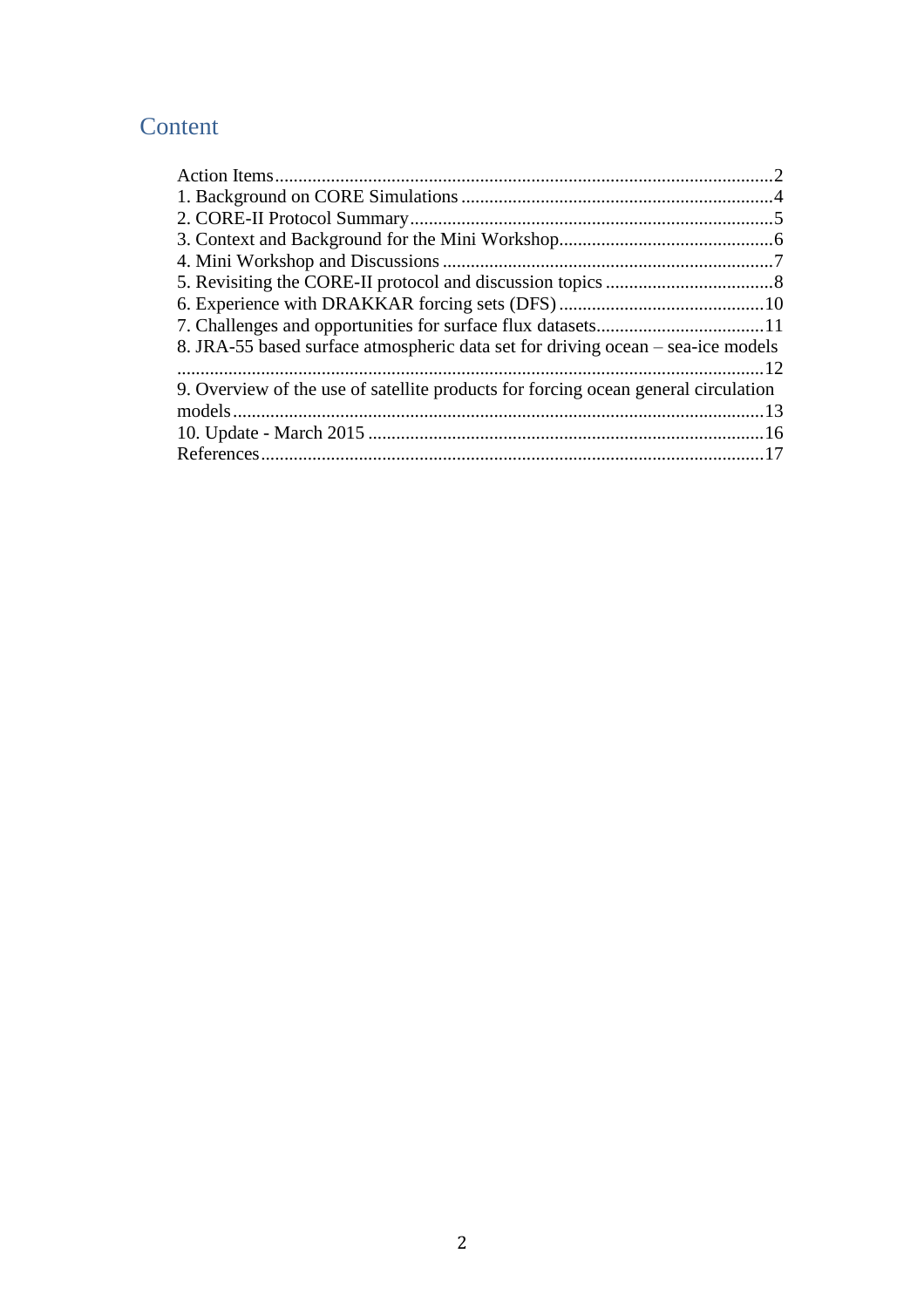# **Action Items**

Explore running the CORE-II simulations without any surface salinity restoring.

Based on the outcome of above action item, revisit surface salinity restoring and E-P+R budget details.

Explore different spin up options.

Include guideline and explanation for use of absolute winds in CORE-II protocol (J. Le Sommer).

Evaluate current iceberg-melt estimates and future scenarios in collaboration with the SOP (J. Le Sommer).

Specify Antarctic liquid and solid freshwater flux estimates (with relevant references) in CORE-II protocol for groups to apply (J. Le Sommer).

*This exciting prospect for a new high resolution, near real time forcing dataset for CORE-II and potentially OMIP will be supported through a community evaluation effort of the above issues by the workshop participants over the course of this year, i.e., 2015 (MRI, NCAR, GFDL, U. Reading, LGGE, others).*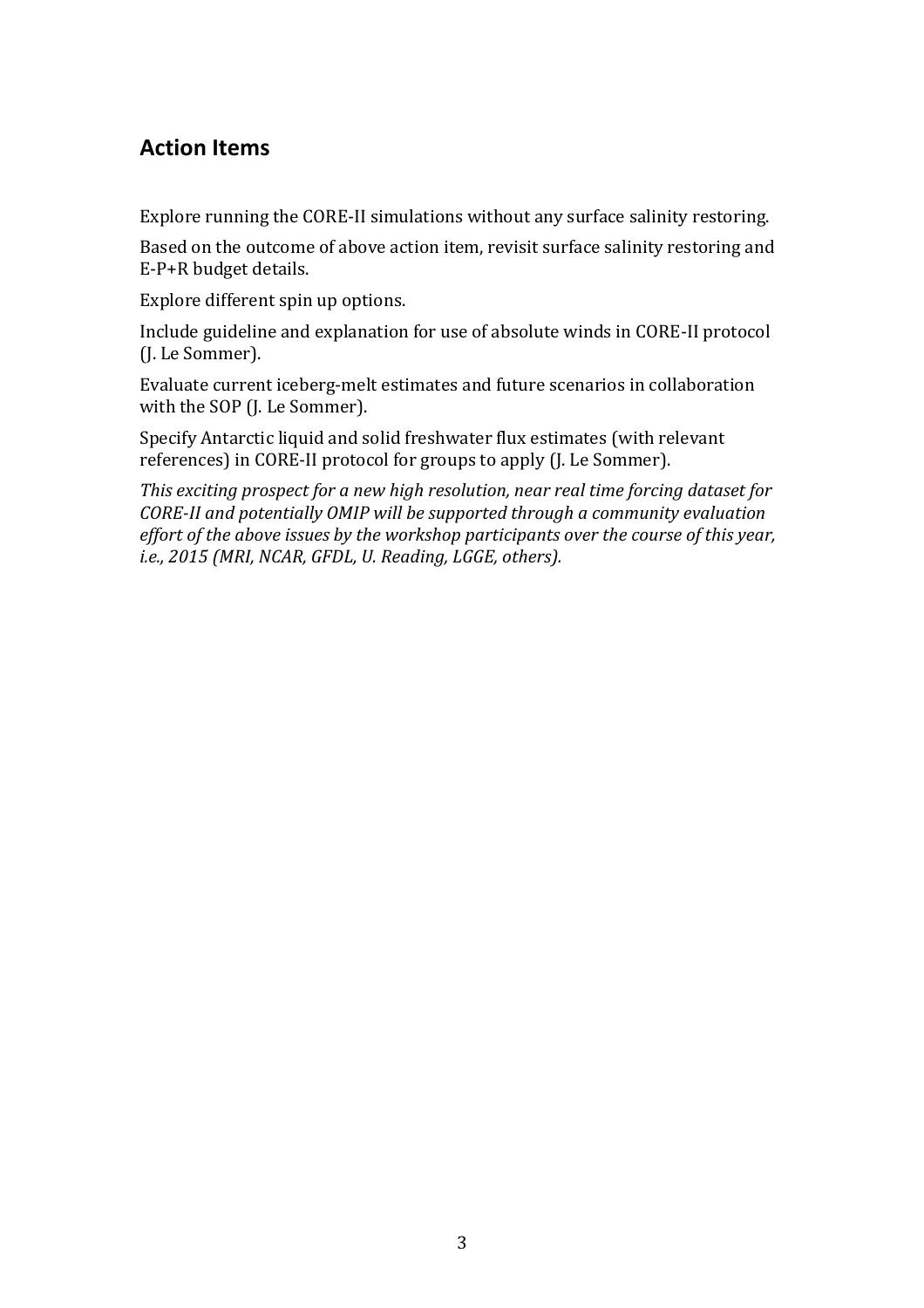## <span id="page-3-0"></span>**1. Background on CORE Simulations**

The Coordinated Ocean-ice Reference Experiments (COREs) were first introduced in Griffies et al. (2009). The CORE framework defines protocols for performing global ocean – sea-ice coupled simulations forced with common atmospheric data sets. Therefore, the most essential element of the CORE framework is the forcing data sets, which were developed by Large and Yeager (2004; 2009). The overarching hypothesis of a CORE comparison project is that global ocean – sea-ice models run under the same atmospheric state produce qualitatively similar solutions. This hypothesis has been found to be valid for a few certain phenomena/diagnostics, but invalid for many others.

The first phase of COREs, namely CORE-I, involves using an idealized, i.e., synthetically constructed, one-year repeating annual cycle of forcing, referred to as normal year forcing (NYF). The primary goals of CORE-I simulations are to investigate and document the climatological mean ocean and sea-ice states obtained after long (at least 500 years) integrations. Griffies et al. (2009) provided a comprehensive analysis of seven CORE-I simulations, using ocean and sea-ice models of the CMIP3 (Coupled Model Intercomparison Project phase 3) era. They also highlighted general issues associated with the CORE framework. Although certain of the examined diagnostics indicated consistency across the CORE-I model suite, this study identified a number of places where simulations differ, thus prompting ongoing research into causes for the disparities.

The second phase of COREs, namely CORE-II, uses inter-annually varying atmospheric forcing (IAF). Presently, CORE-II simulations have been run over the 60-year period from 1948 to 2007. In the oceanographic community, the CORE-II simulations are usually referred to as *hindcast* experiments. These hindcasts provide a framework to evaluate ocean and sea-ice model performance, and to study mechanisms of time-dependent ocean phenomena and their variability from seasonal to decadal time scales for the recent past. Specifically, the CORE-II hindcast experiments directly contribute to:

- i) evaluation, understanding, and improvement of the ocean and sea-ice components of earth system models;
- ii) investigation of mechanisms for seasonal, inter-annual, and decadal variability;
- iii) attribution of ocean-climate events to forced or natural variability;
- iv) evaluation of robustness of mechanisms across models;
- v) bridging observations and modeling, by complementing ocean reanalysis from data assimilation approaches;
- vi) providing consistent ocean and sea-ice states that can be used for initialization of climate, e.g., decadal, prediction experiments.

Some examples of recent work demonstrating the use and benefits of interannually forced simulations include mechanisms and attributions studies on the mid-1990s weakening and warming of the North Atlantic sub-polar gyre (SPG), e.g., Lohmann et al. (2009), Yeager et al. (2012) and Barrier et al. (2015), respectively, and studies on the link between the SPG and the Atlantic Meridional Overturning Circulation (AMOC) as discussed in Hatun et al. (2005). We note that,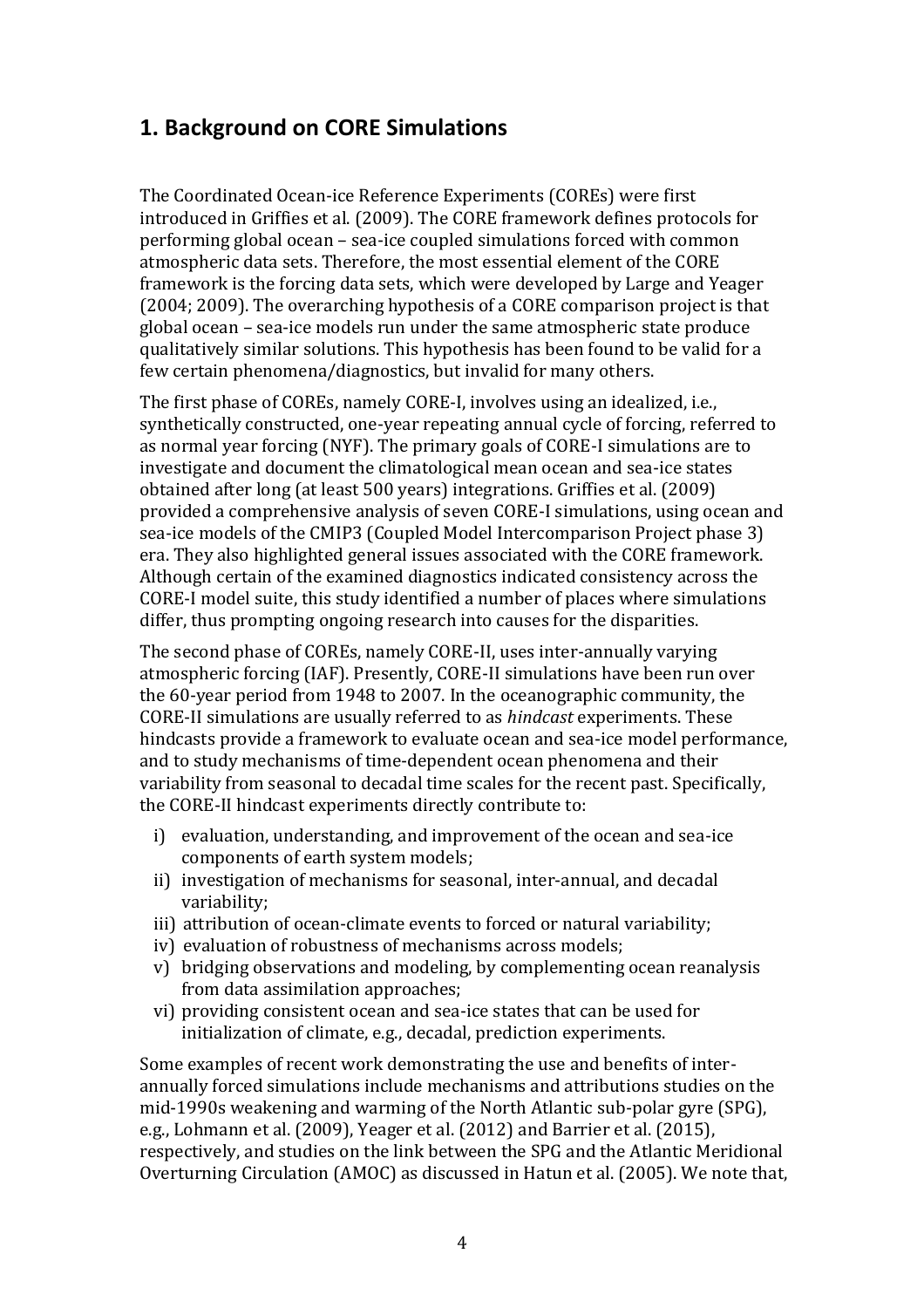among these studies, the Yeager et al. (2012) analysis utilized a CORE-II hindcast simulation as well as decadal prediction experiments that were initialized using ocean and sea-ice initial conditions from the CORE-II simulation.

The CORE-II effort has gained unprecedented momentum over the past few years and attracted participation of over 20 ocean and climate modeling groups world-wide. Quite simply, it is the most successful coordinated global ocean – sea-ice project ever. The resulting simulations are being analyzed in many diverse studies focusing on various aspects of the ocean and sea-ice climate system. The studies are being championed by leading oceanographers, including participation of the various modeling groups contributing to the model suite. To date, these studies are as follows:

- North Atlantic and AMOC: mean (Danabasoglu et al. 2014) and variability (Danabasoglu et al. 2015)
- Global and regional sea level (Griffies et al. 2014)
- Antarctic Circumpolar Current and Southern Ocean overturning circulation (Farneti et al. (2015)
- Southern Ocean water masses, ventilation, and sea-ice (Downes et al. 2015)
- Arctic Ocean: sea-ice and freshwater (Qiang et al. 2015) and hydrography (Ilicak et al. 20151)
- Ocean circulation in temperature and salinity space (Zika et al. 2015<sup>1</sup>)
- Pacific Ocean circulation and variability (Tseng et al. 2015<sup>1</sup>)
- Indian Ocean circulation and variability (Ravichandran et al. 2015<sup>1</sup>)
- $\bullet$  Indonesian Throughflow (England et al. 2015<sup>1</sup>)

We anticipate that all projects will be mature by the end of 2015. Manuscripts documenting the analysis are being published in a Special Issue of *Ocean Modelling*.

# <span id="page-4-0"></span>**2. CORE-II Protocol Summary**

In the CORE-II protocol, ocean models are initialized using the January-mean potential temperature and salinity climatology from observations and typically from a state of rest. The sea-ice models are generally initialized from an existing state taken from another simulation. The surface heat fluxes are determined by the radiative fluxes from the CORE-II atmospheric state, as well as turbulent fluxes (sensible and latent) computed based on the evolving ocean model state and CORE-II atmospheric state. Bulk formulae for the turbulent fluxes follow those described in the protocol in order to facilitate comparisons between model simulations. There is no restoring term applied to the surface temperature field. In contrast, the surface salinity field is damped to a monthly observational climatology. However, the protocol does not specify a particular recipe for salinity restoring; it is left to the modeling groups to choose their optimal salinity restoring procedure. Using a unified salinity restoring across all models has not been feasible, due to physical sensitivities related to high latitude processes

 $\overline{a}$ <sup>1</sup> Analysis for this manuscript is in progress.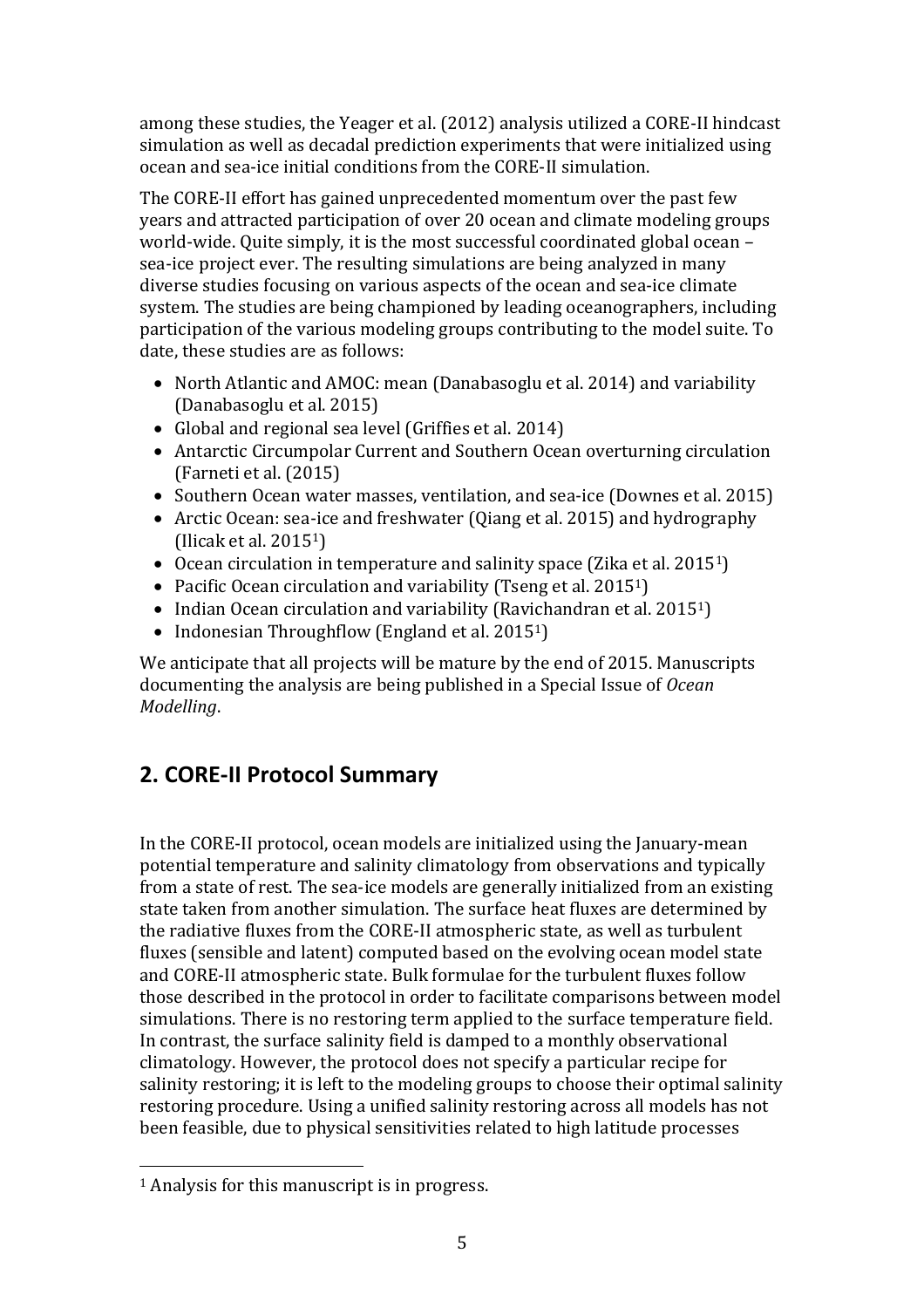identified in Griffies et al. (2009). Further details of the experimental protocol and datasets are available in Griffies et al. (2012) and Danabasoglu et al. (2014). All data sets, codes for the bulk formulae, technical report, and other support codes along with the release notes are freely available a[t http://data1.gfdl.](http://data1.gfdl.-noaa.gov/nomads/forms/core.html) [noaa.gov/nomads/forms/core.html.](http://data1.gfdl.-noaa.gov/nomads/forms/core.html)

# <span id="page-5-0"></span>**3. Context and Background for the Mini Workshop**

The CORE-II framework has now reached a relatively mature state. Specifically, it is widely recognized as the community standard for global ocean – sea-ice simulations, and it is being adopted by many groups world-wide for evaluation of ocean and sea-ice components of their coupled models. It has become a *rite-ofpassage* as the modeling groups compare their solutions to those provided as *benchmarks* in the manuscripts published in the CORE-II Special Issue of the journal **Ocean Modelling**. As a signal to the success of the CORE-II effort, modeling groups and analysts have requested that we propose the CORE-II experiments as an Ocean Model Intercomparison Project (OMIP) for inclusion in CMIP6 (Coupled Model Intercomparison Project phase 6). With encouragement of the WCRP Working Group on Coupled Modeling (WGCM), we submitted an OMIP proposal to the CMIP panel. That proposal was revised in March 2015, including the merger with ocean biogeochemistry efforts (i.e., OCMIP). This expanded OMIP effort will be part of CMIP6.

To date, the CORE data sets and protocol have been collaboratively led and supported by the National Center for Atmospheric Research (NCAR) and the NOAA Geophysical Fluid Dynamics Laboratory (GFDL) under the umbrella of the Climate Variability and Predictability (CLIVAR) Ocean Model Development Panel (OMDP; formerly Working Group on Ocean Model Development, WGOMD). While the success and visibility of the CORE-II effort have been steadily increasing, no significant new developments or maintenance of the data sets or the protocol have occurred during the last 5-6 years. This situation is perhaps to be expected, given that scientific success of CORE-II has only recently become clear amongst the broader community. However, a frozen foundation for CORE-II cannot continue. Indeed, various shortcomings with the present CORE-II data sets and the protocol have been identified during the course of CORE-II studies. Aspects of these shortcomings were discussed at the CLIVAR WGOMD Workshop on High Resolution Ocean and Climate Modeling in April 2014 in Kiel, Germany, and at the pan-CLIVAR panel meetings and discussions in the Hague in July 2014. Given the widespread use of CORE-II, and the associated broad advances to ocean and climate science, we contend that there is an urgent need to advance the scientific and engineering foundations of CORE-II. This advance must proceed in a timely manner for the benefit of the ocean modeling communities around the world.

*4.1 Requests / Requirements from the Ocean Modeling Community (roughly in priority order)*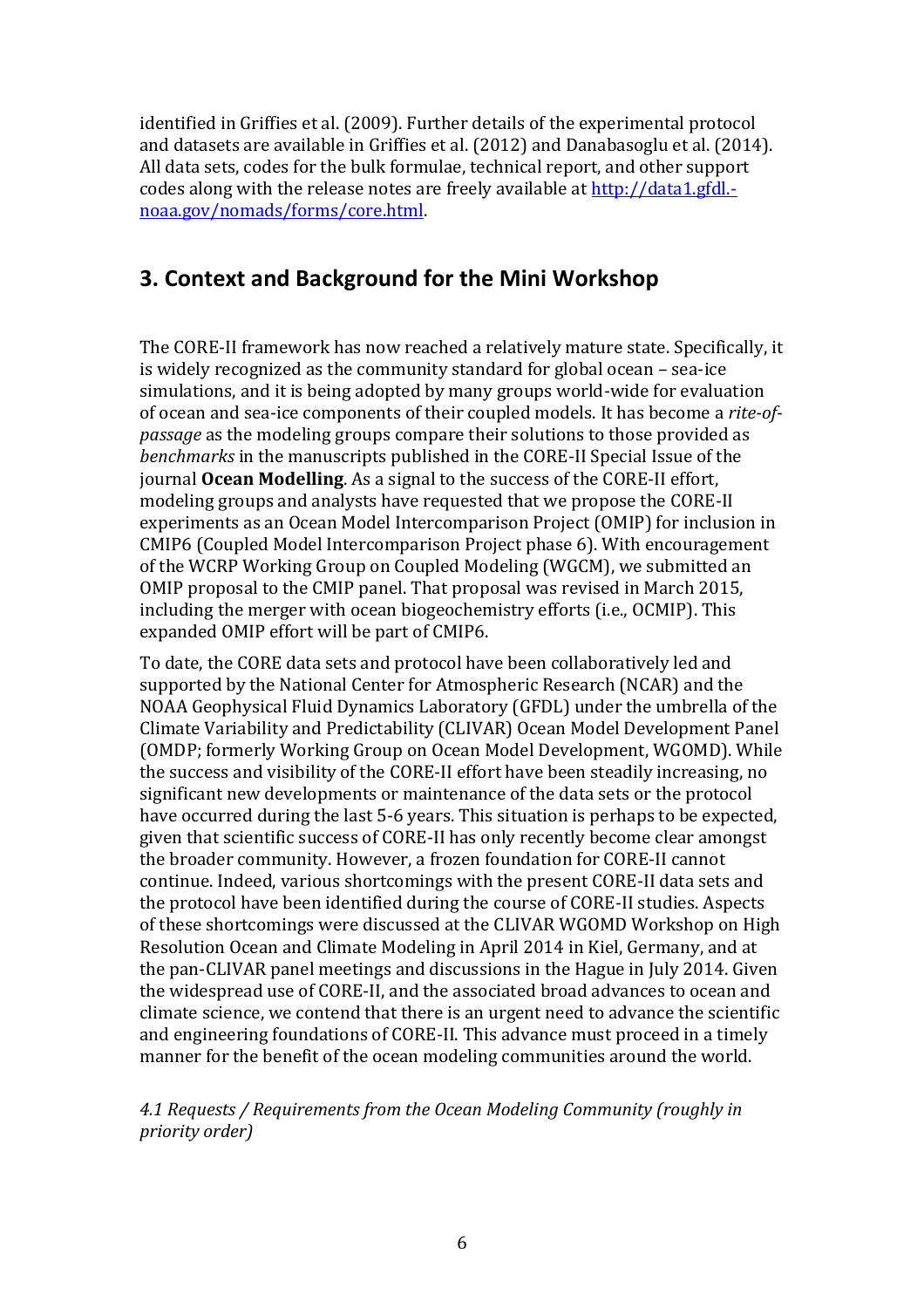- Keep all forcing data sets up-to-date<sup>2</sup>;
- No tuning and / or adjustments of the data sets based on model results;
- Balanced forcing data sets heat and water budgets balanced together;
- Create finer spatial and temporal resolution versions of the data sets that can be used to force high-resolution (e.g., eddying, coastal) ocean and sea-ice models;
- Consider alternative (all available) data sets, e.g., other reanalysis products, radiation data sets, etc.;
- Revisit a few aspects of the CORE-II protocol such as surface salinity restoring. A specific goal is to investigate in a systematic way if ocean – seaice integrations without any surface salinity restoring could be achieved;
- Consider extending the data sets to years prior to 1948.

### *4.2 Opportunity to Revisit Various Other Aspects of Forcing Data Sets*

- Assumptions and corrections used in Large and Yeager (2009) during the creation of the atmospheric data sets;
- Incorporation of new corrections based on new / different observational data;
- Forcing over sea-ice covered regions;
- Wave fields:
- Runoff data sets;
- Diurnal cycling of wind and solar.

### <span id="page-6-0"></span>**4. Mini Workshop and Discussions**

With the above background and context, the primary goal of this mini workshop was to reignite both science and engineering efforts to advance the foundations of CORE-II. The agenda (see Appendix 2) was intentionally kept informal. The participants (see Appendix 1) were fully engaged in all the discussions that included re-visiting practically all aspects of the current CORE-II protocol. As planned, a major focus was the state of various reanalysis products and efforts as well as of various surface flux data sets and satellite products (e.g., ERA, JRA-55, ECMWF, HOAPS, etc.). Following extensive discussions, a major outcome of the mini workshop is consideration of the JRA-55 reanalysis product to provide the next generation of atmospheric forcing data sets for use in the future CORE frameworks. This exciting prospect for a new high resolution, near real-time forcing dataset for future COREs and potentially OMIP will be supported through a community evaluation effort by the workshop participants and other members of the community and OMDP over the course of this year, i.e., 2015. We thank our colleagues working with JRA-55 for their efforts and for their willingness to share their product at this level with the international ocean modeling community.

 $\overline{a}$ <sup>2</sup> Currently, the CORE-II atmospheric data sets are available only through 2009.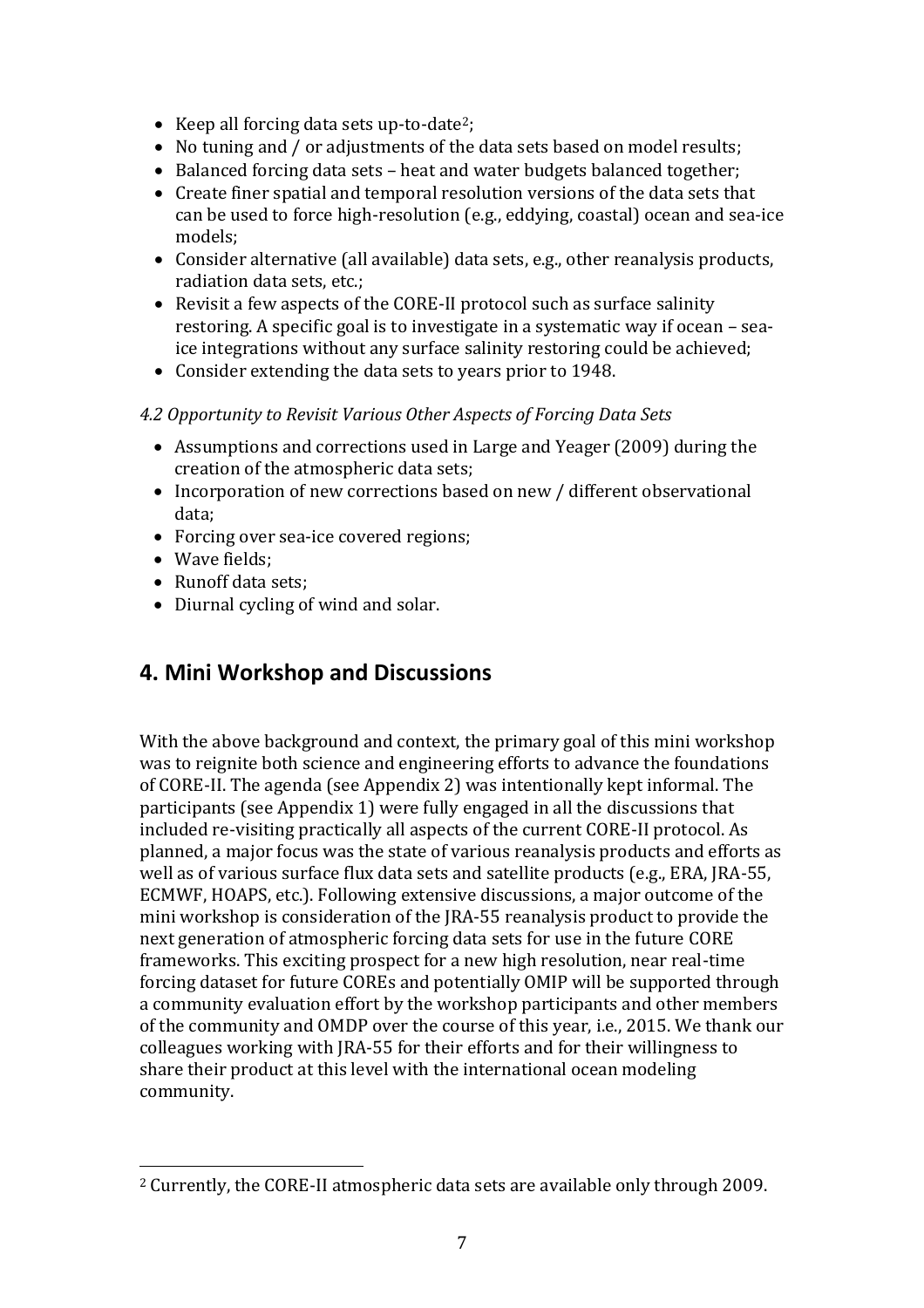In the following, we present an informal summary of mini workshop discussions with some action items. Furthermore, not all the presentations are included in this summary as they are available from the links provided in Appendix 2.

# <span id="page-7-0"></span>**5. Revisiting the CORE-II protocol and discussion topics**

#### *5.1 No feedbacks between the evolving ocean and sea-ice states and the atmospheric data sets*

The use of a thermodynamically active atmospheric boundary layer model that responds to model sea surface temperatures (SST), e.g., CheapAML, has been considered and discussed. Such alternatives appear to need additional development work for use by the broader community.

#### *5.2 Surface salinity restoring and freshwater flux normalization*

The CORE-II protocol currently permits groups to use their choice of surface salinity restoring strategy that enables the best possible simulation for a given model. The impact of this strategy should be evaluated, for example, by rerunning the last cycle of a simulation with no surface salinity restoring. If the (Atlantic) meridional overturning circulation collapses during the integration, the use of a surface salinity restoring can be deemed necessary for a particular model. This will likely not be the case for all models, so this analysis would highlight particular model differences (not which model is better) and could lead to the emergence of a common strategy.

- ACTION: Explore running the CORE-II simulations without any surface salinity restoring.
- ACTION: Based on the outcome of above action item, revisit surface salinity restoring and E-P+R budget details.

#### *5.3 Spin up and cycling of forcing*

The CORE-II protocol of repeated forcing cycles leads to a spin up after the start of each new cycle, in particular of the Southern Ocean winds, impacting Antarctic Circumpolar Current (ACC) diagnostics. The adjustment sensitivity increases as model resolution is refined. Over multiple cycles, this adjustment could lead to a cumulative impact on the quasi-equilibrium solution and be a controlling factor of model drift. Multiple repeats of the forcing cycle leads to an increase in heat content due to the warming trend in the interannual forcing (IAF) dataset.

Various strategies can reduce the initial shock at the start of each cycle, for example, blending the first year with the last to create a smoother transition. A synthetic spin up forcing cycle could also be generated from randomly selected years, before running a final cycle over the actual hindcast period. Another approach would be to set the cycle to start when global climate mode indices are neutral, to avoid switching between different states.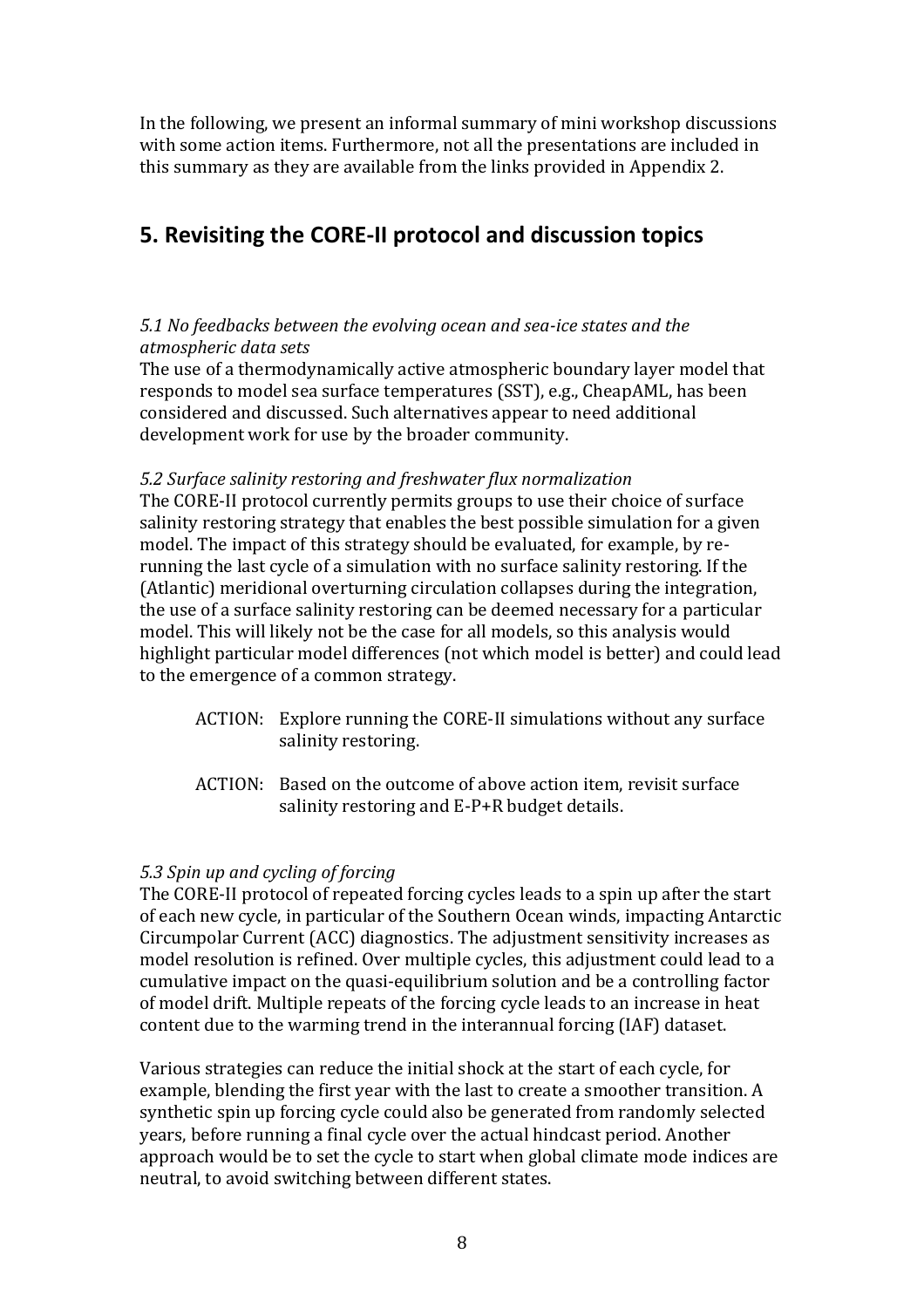A spin up period of 100+ years forced by the normal-year forcing (NYF) could be an option, but the model will nonetheless have to adjust between differing states, including differences in water mass formation. Extending the CORE-II dataset to prior to 1948 would provide an alternative spin up option to a spin up forced with NYF. Finally, the jump in temporal resolution of the forcing dataset that occurs with the start of the satellite observing era could motivate restricting the CORE-II analysis to after 1979, rather than the current practice of evaluating the period usually after 1958. For example, the OCMIP community starts its analysis period in 1979.

Given the variety of approaches that could be adopted, rather than specifying the spin up/cycle strategy, the protocol could be left open for now for groups to explore new approaches and alternatives to cycling of forcing data to reduce spin-up time and to minimize adjustment times.

### ACTION: Explore different spin up options

#### *5.4 Improvement, maintenance, and upkeep of forcing datasets, including increased spatial and temporal resolution*

Forcing datasets need to be maintained current. There is a need to determine what important characteristics / properties the forcing data sets should have, e.g., mean distributions, temporal evolutions, variability, trends, etc. The CORE-II forcing dataset resolution of T62 has run its course, with resolution becoming increasingly important for ocean model applications such as coastal processes, fronts, upwelling. Going forward, this goal can only be supported by reanalysis products, thoroughly assessed by the ocean modeling community with known biases and imbalances comprehensively documented.

OMDP could formally encourage a sustained commitment by reanalysis development efforts to maintain certain resolutions over time, in return contributing to the evaluation and provision of feedback on reanalysis products.

#### *5.5 Use of relative vs. absolute winds in bulk formulae*

The use of absolute winds is recommended, rather than relative winds. The use of absolute winds is needed both for small scales, not knowing how to set the damping effect correctly, and at large scales, since the wind/current coupling effect has already been accounted for by correcting the winds using QuickScat data that measure the real stress.

ACTION: Include guideline and explanation for use of absolute winds in CORE-II protocol (J. Le Sommer)

#### *5.6 Solid run-off*

Freshwater fluxes from icebergs impact the generation of polynyas and have a major impact on ocean biogeochemistry. A weak flux can be applied uniformly south of  $60°S$  (plus a strong coastal flux) but this is an unrealistic representation of the distribution of iceberg fluxes that vary geographically and have melt rates that vary seasonally. Alternative approaches are to include an interactive iceberg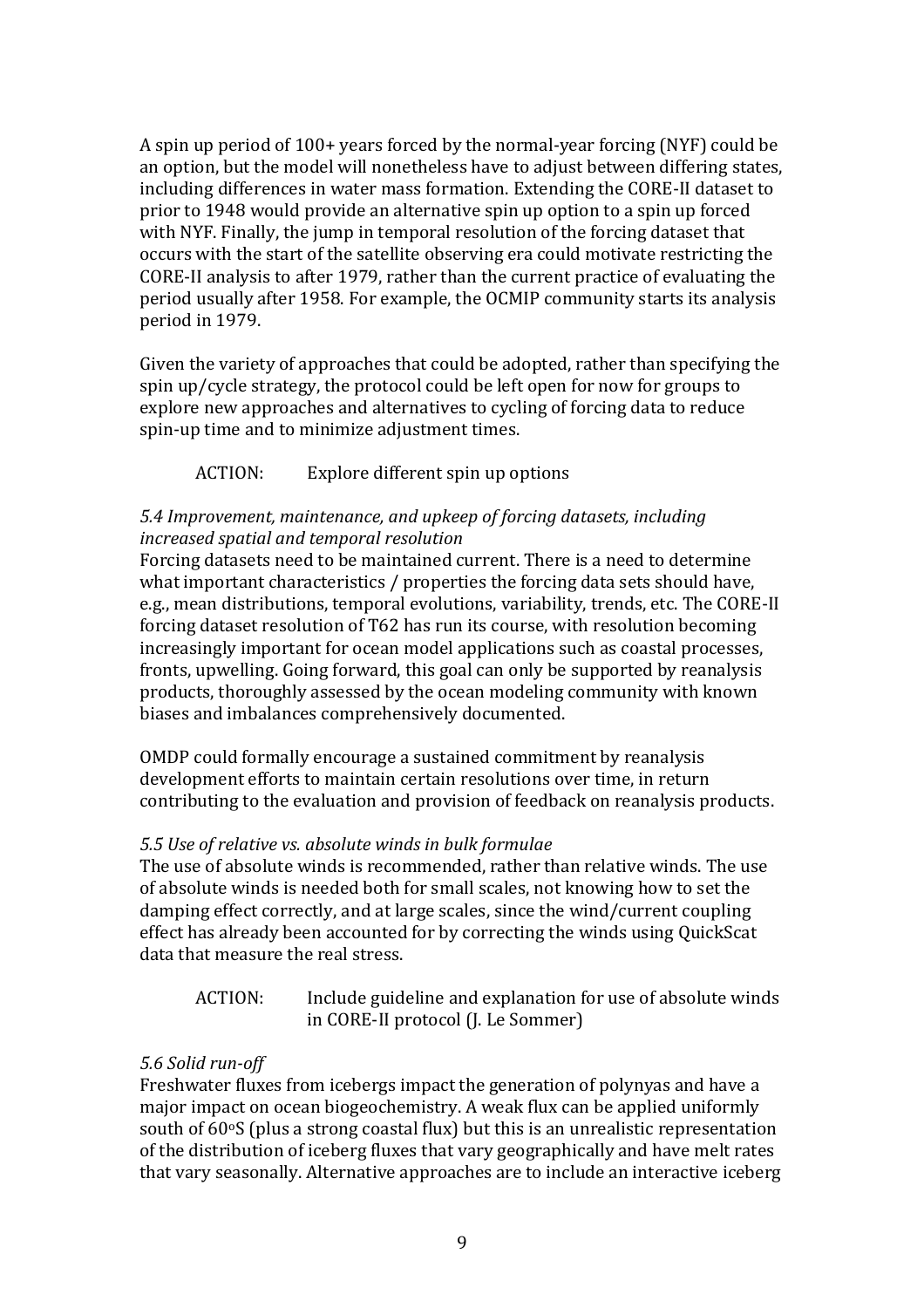model or some derived model product that reproduces iceberg distributions and melt rates. Estimates of iceberg melt in the Southern Ocean over the recent period are being developed, as are future scenarios, and should be evaluated by OMDP in collaboration with the Southern Ocean Panel. Efforts are also needed for Greenland.

ACTION: Evaluate current iceberg-melt estimates and future scenarios in collaboration with the SOP (J. Le Sommer) ACTION: Specify Antarctic liquid and solid freshwater flux estimates (with relevant references) in CORE-II protocol for groups to apply (J. Le Sommer)

# <span id="page-9-0"></span>**6. Experience with DRAKKAR forcing sets (DFS)**

ERA40, ERA-Interim (ERA-i), and other products (e.g., satellite) have been combined to produce a data set of surface atmospheric variables to drive DRAKKAR global model configurations for the period 1958 to present. The development of the DFS from ERA products has been driven by the need for higher resolution wind fields, relative to CORE (Brodeau et al, 2009). The challenge to maintain up to date products for modeling purposes that include those related to oceanographic cruises.

DFS5.2 combines ERA40 (prior to 1979) and ERAi afterwards. The mean net heat flux  $(Q_{net})$ of DFS5.2 is above zero, indicating a warming imbalance. The rate of warming decreases after 1979 when the product is based on ERAi. The change in temporal frequency to daily climatology from 1979 onwards causes a jump in Qnet. The latest version, DFS5.2, based on ERAi at a resolution of 0.7o, will be released as soon as a "discontinuity" issue at tropical latitudes, due to a bias resulting from the assimilation of tropical moorings in the reanalysis, is solved. A report on the production of DFS5.1 (i.e. DFS5.2 over 1979-2012) is available and a report on DFS5.2 (1958-2012) is in preparation (Dussin et al. 2014).

Plans for DFS in the future:

- DFS6 questionnaire will be undertaken.
- Thorough evaluation (climatology, trends, weather, continuity, extremes, major variability patterns such as NAO, PDO, SAM, etc.).
- Interannual and associated climatological seasonal forcing.
- De-trended forcing since long term trends are not reliable.
- An ensemble of interannual forcing sets (CORE, DFS, JRA, MERRA, CSFR, ERA-20C, ERAclim, ...).

DFS is an alternate forcing to CORE. Both need to be improved and adapted to address future CORE-II directions. Satellite and reanalysis products, maintained up to date, assessed and with errors well documented, are likely to lead to improved datasets that will best suit the community's resolution needs. Trends in SST that are not captured in air temperature and flux reanalyzes products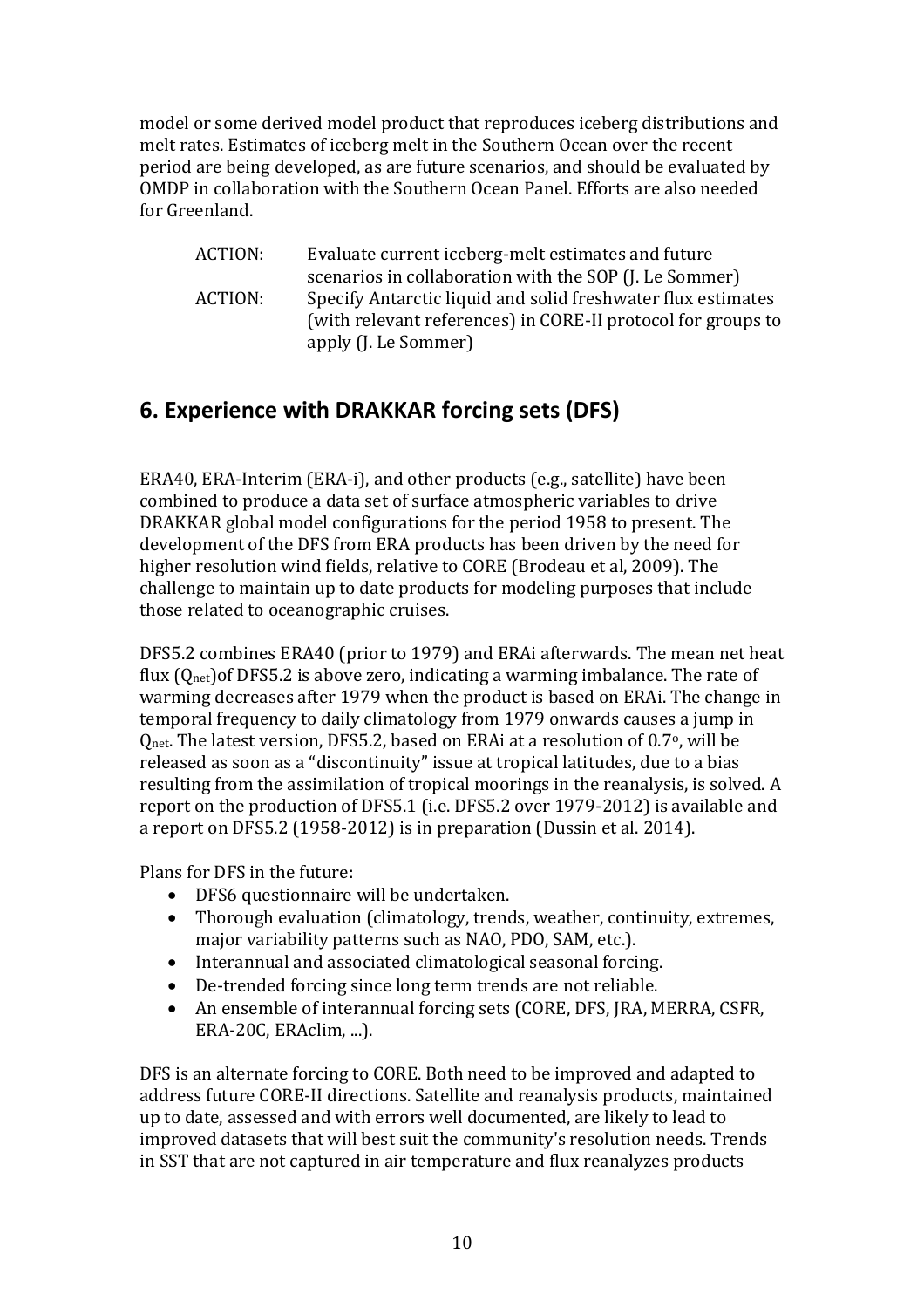need to be addressed. The current status implies that climate change studies cannot be undertaken without coupled models.

# <span id="page-10-0"></span>**7. Challenges and opportunities for surface flux datasets**

There are around 15-20 current flux datasets available from a wide range of sources: reanalysis, satellite, ship observations, blended / hybrid products (Josey et al. 2013). Closure of the global ocean heat budget is still a long way from being obtained with products, tending to be biased warm by 10-25 Wm-2 due to multiple sources of errors at the 2-5 Wm-2 level. A major limitation, particularly over the Southern Hemisphere and at high latitudes, of forcing functions developed from reanalyses, including higher resolution products, is the assimilation of sparse and geographically heterogeneous ship-based measurements. Satellites are able to determine SST and wind speed with full coverage reasonably well. However, near surface humidity (qa) and temperature (Ta) remain poorly known. These limitations impede key sea-air temperature and humidity gradients being determined, resulting in large uncertainties in satellite turbulent flux estimates.

The CORE-II forcing dataset from Large and Yeager (2009) is a hybrid product based largely on NCEP/NCAR reanalysis. The CORE-II wind field has been adjusted using QuikSCAT, 2000-04; surface humidity uses NOC1.1 as a 'reference'; and radiation is combined with ISCCP-FD radiation data (shortwave reduced by 5 % from 50 $\textdegree$ S to 30 $\textdegree$ N, linearly tapered to 0% at 60 $\textdegree$ S and 40 $\textdegree$ N; there is no longwave adjustment). The resulting adjusted net heat flux exhibits global heat balance closure, while the base unadjusted fields have a 30 Wm-2 global imbalance. The QuikScat/NCEP ratio approach remains to be demonstrated to lead to more accurate winds compared with mooring winds. There are potential non-stationarity issues arising from the choice of the reference period.

Mooring measurements provide a key resource for reanalysis evaluation and, if used well, correction. There is potential for progress with the maturing air-sea flux reference site array (Jin et al. 2015). Such data may be used to identify biases in surface meteorological and radiative flux from reanalyses and other products. Correction functions can then potentially be developed at each mooring site and for surrounding regions that share similar air-sea interaction properties. Shortcomings in this approach include scaling issues arising from correction of grid-cell scale reanalysis output with mooring measurements and from incomplete coverage, with mooring data largely restricted to Tropics. It should however be possible to develop a more accurate flux dataset for the Tropics than currently available. Jin et al. (2015) combine satellite qa and Ta with OAFlux, resulting in better agreement with buoy measurements. Ship-based observations from hydrographic sections can also be used to balance flux products.

As a cautionary note, surface wind divergence/convergence anomalies and related humidity anomalies have been identified in ERA-Interim from the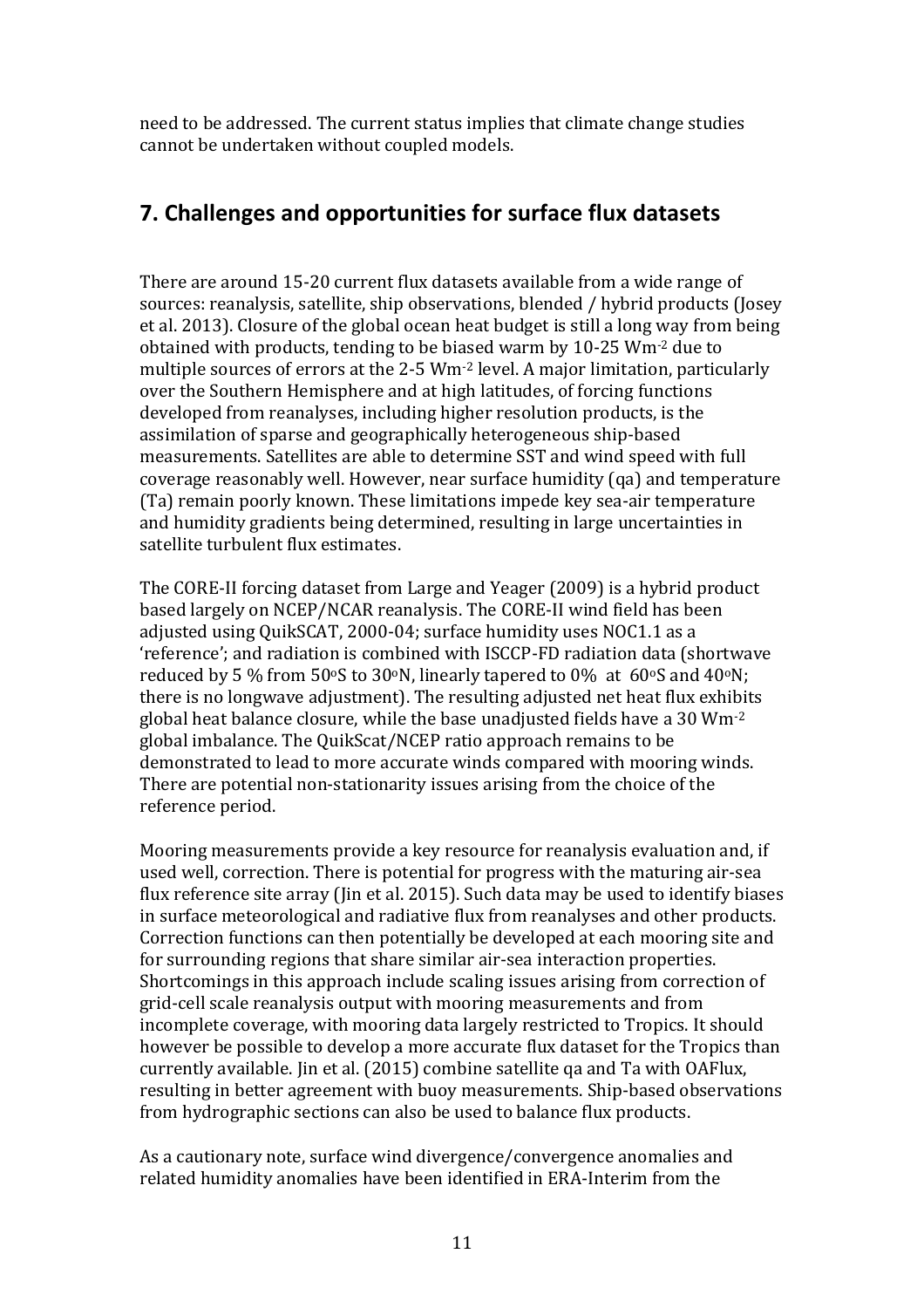assimilation of TAO mooring data (Josey et al. 2014). Derived products (TropFlux, Drakkar Forcing Set) exhibit a strong TAO mooring related pattern in 2m specific humidity field and caution is needed for Tropical Pacific ocean heat uptake studies. NCEP (and in turn Large and Yeager (2009)) and OAFlux do not exhibit this problem.

Highlighting that mooring data are an important resource for the development of ocean model forcing functions is a major contribution that OMDP can make to support efforts for the development of sustained mooring networks, such as TPOS2020 in the Tropical Pacific.

In conclusion, reanalysis products are needed to produce a near real time CORE-II forcing product. Outstanding problems remain with how to improve both radiative and turbulent heat fluxes.

# <span id="page-11-0"></span>**8. JRA-55 based surface atmospheric data set for driving**

### **ocean – sea-ice models**

A new, near real time, surface atmospheric data set based on JRA-55 (Kobayashi et al. 2015) has been developed for use in driving ocean – sea-ice models (Tsujino 2015). The spatial resolution is 55 km, the temporal coverage is from 01 January 1958 to 06 February 2015 with a 3-hourly temporal resolution. All elements except for sea level pressure are modified from the original fields by applying scaling or offsetting, i.e., correction, factors so that their long-term means match those of reference fields derived from observations (QuikSCAT wind speed) or from the CORE-II data set (Large and Yeager 2009). The adjustment factors are climatological, that is, they do not vary interannually. After a first adjustment procedure, heat and freshwater fluxes are computed using COBESST (Ishii et al. 2005), Large and Yeager (2009) formula for albedo, and Large and Yeager (2004) bulk formula method. Following this evaluation, constant factors to downward fluxes are applied, i.e., short and long wave radiation and precipitation, to close the global budget. CORE-II, the original JRA-55 data, and the adjusted JRA-55 data global oceanic surface heat flux and fresh water budgets are evaluated. A detailed description of the data set are provided in Tsujino (2015).

The following aspects need to be thoroughly evaluated to assess the new product for use in forcing CORE-II simulations:

- Examining features of interannual variability and trends.
	- o There is less variability in the JRA-55 time series of diagnosed heat fluxes relative to CORE-II. Publications that analyzed JRA-55 as well as programs used to compute fluxes should be verified.
	- o Effects of the Pinatubo eruption in 1991 seems to be missing from radiative fluxes of JRA- 55.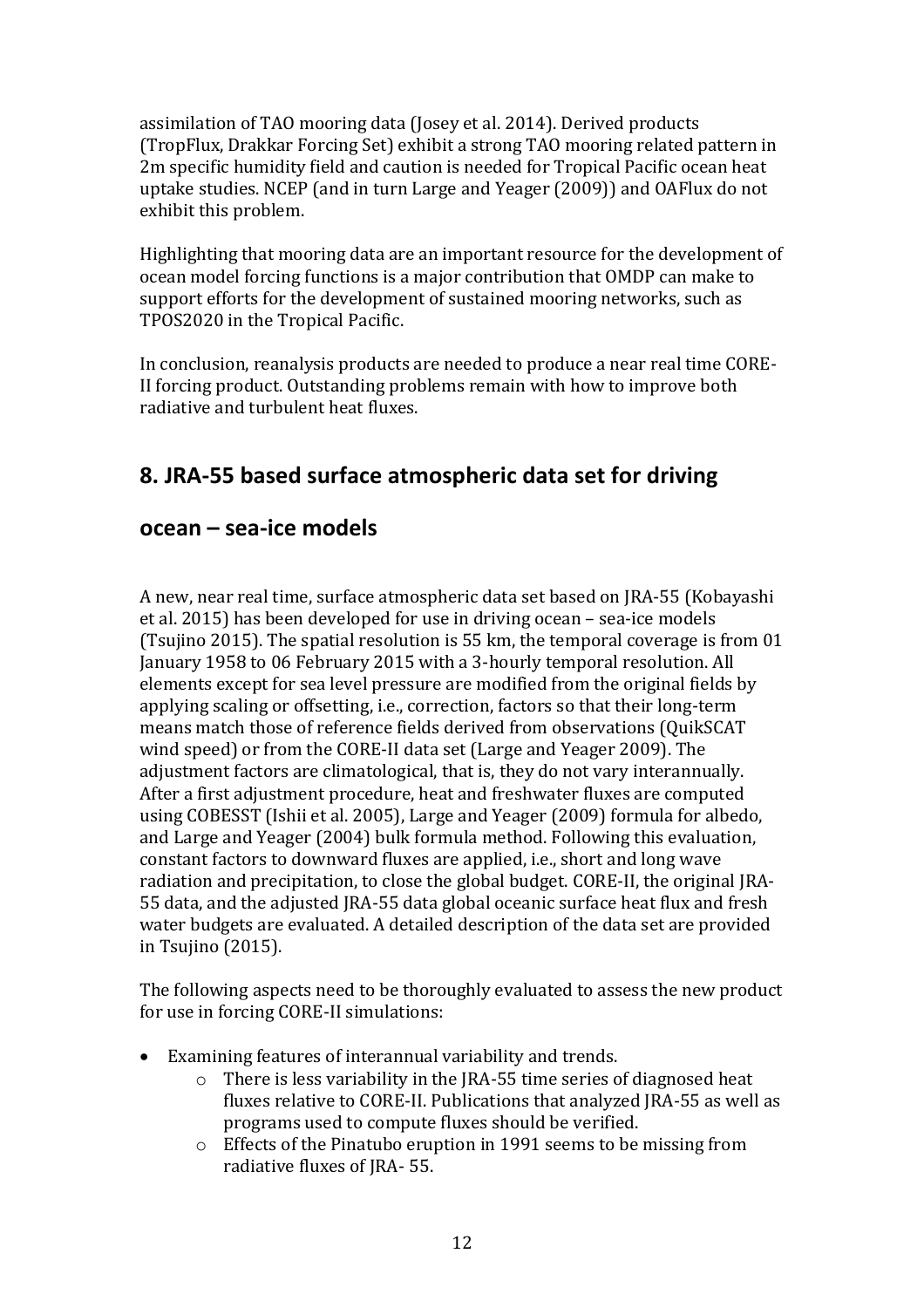- o Latent heat loss from the ocean increases in the period after 2000, in comparison with the preceding periods. Is this due to the inclusion of scatterometer winds in JRA-55?
- Comparison of diagnosed fluxes with those from in-situ or buoy observations.
- Creation of normal year fields.
- Creation of run-off fields. The Tsujino Group has a plan to provide run-off data based on a global river model. How to treat run-off from Greenland and Antarctica, which may not be obtained by the river model, has not been decided yet. Taking them out from the CORE-II run-off data set will be the first choice.
- Consideration of possible use of JRA-55C (Kobayashi et al. 2014), the JRA-55 using conventional data only, for the adjustment of atmospheric fields in the pre-satellite era.
- Empirical formulae of air properties used in the second adjustment phase for closing the budget should be reexamined. The current formulae are taken from the MRI model and are used for the second adjustment phase because the creation of this data set was originally intended for internal use at MRI. They likely should be revised by making use of this evaluation opportunity. Although it is considered that the effects of those changes will be minor, more widely used formulae will be used in the next version.
	- *ACTION: This exciting prospect for a new high resolution, near real time forcing dataset for CORE-II and potentially OMIP will be supported through a community evaluation effort of the above issues by the workshop participants over the course of this year, i.e., 2015.*

# <span id="page-12-0"></span>**9. Overview of the use of satellite products for forcing ocean**

# **general circulation models**

Satellite products have generally high potential to be used for building new forcing functions for numerical experimentation with ocean general circulation models. Moreover, satellite products can be extensively used for validation of forcing functions based upon NWP products. For these two prospects the following issues have been considered during the discussion:

### *9.1 Wind products*

Currently satellite wind products from altimetry cover more than 24 years with effective resolution of about 1/4 degree in space and few days in time, however these data should be taken with caution since they have a little accuracy in determining wind directions, and therefore vector winds (actually the vectors should be computed a posteriori using dynamical algorithms, mostly based on consideration of wave fields also available from these products). Consequently, these data are useful for computation of heat fluxes, but less useful for driving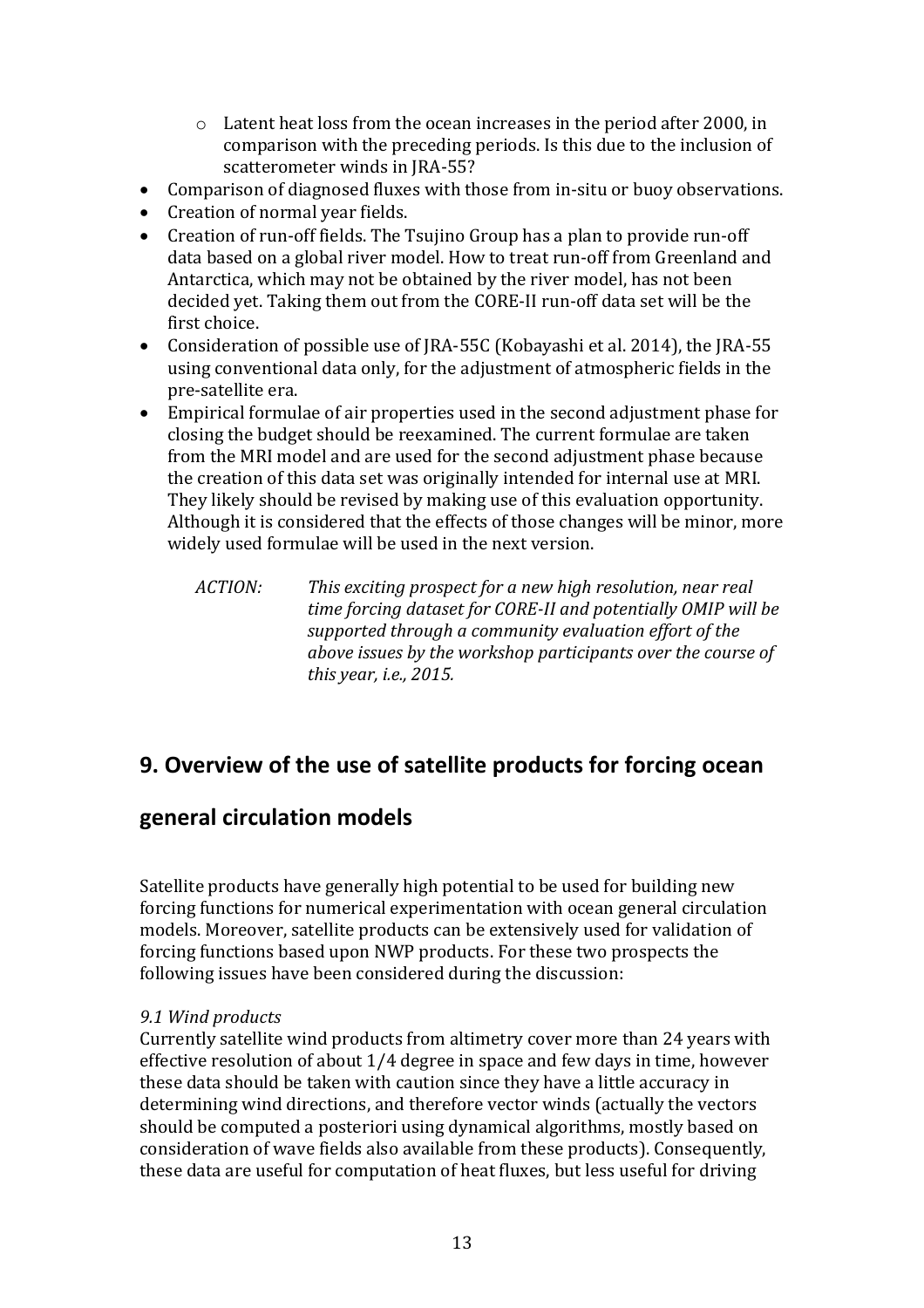OGCMs. Scatterometer winds are much more accurate however they are available for much shorter periods of about several years. Their direct use to drive ocean models still poses problems that our modeling community has yet to solve (i.e., the strong signature of ocean currents in the curl pattern). The time sampling of satellite winds still does not match what NWP winds are offering (3 hourly).

#### *9.2 Surface humidity products*

These are available from as many as 6-7 groups operating with the output from SSM/I (HOAPS, J-OFURO, NASA-GISS (GISST), IFREMER, some others). There is no clear superior product among them, because they all use retrieval algorithms based on hybrids of statistical and physical methodologies. Bentamy (2003), Bouras (2006), and Anderson et al. (2013) provided some validation, however a comprehensive validation effort is still needed. Time coverage starts from early 1990's, space resolution of these data is about 0.5 to 1 degree with time sampling being daily at best.

#### *9.3 Air temperature*

Currently, state of the art of satellite retrievals is still poor to produce accurate air temperature fields, while it is formally included in all products and have formally the same resolution as humidity. Engineers say that more channels are needed to improve the accuracy, however, the progress observed during the last decades when this number increased in the range 20-70 channels, was not so impressive. It is hard to recommend satellite based air temperature to be used for ocean model forcing for now.

#### *9.4 Radiances and clouds*

Both SW and LW radiation are quite accurate when provided by ISCCP starting from 1984 and these are widely used in model simulations. Now MODIS with its 67 channels gives much more accurate SW radiances, and most importantly also with a better space resolution. MODIS has been extensively validated against buoys and is definitely waiting to be used by ocean modellers. The only problem is that it is limited in time to the recent 7-8 years. Radiances recently identified long historical periods of dimming and brightening which are most pronounced over oceans and it is a challenge to use ocean models to quantify potential responses of the ocean to these signals which (as some people believe) may have similar time scales to AMV. Unless forcing formulations do not include direct computation of SW and LW, clouds are of a lesser importance. However, if in the future forcing functions will be based on direct computations of SW and LW radiation, cloud information from ISCCP products as well as from more recent NASA crafts can be used in conjunction with in-situ measurements, these data are anyway much better than cloud cover from reanalyses.

#### *9.5 Precipitation*

Microwave products (GPCP) with 1-degree resolution cover the period 1979+ (monthly) and 1997+ (daily). These are major inputs into model forcing functions. Discussion did not clearly show the importance of daily and higher resolution fresh water forcing and experimentally based evidence is still lacking. HOAPS and all other products are quite similar in this respect. Shortcomings of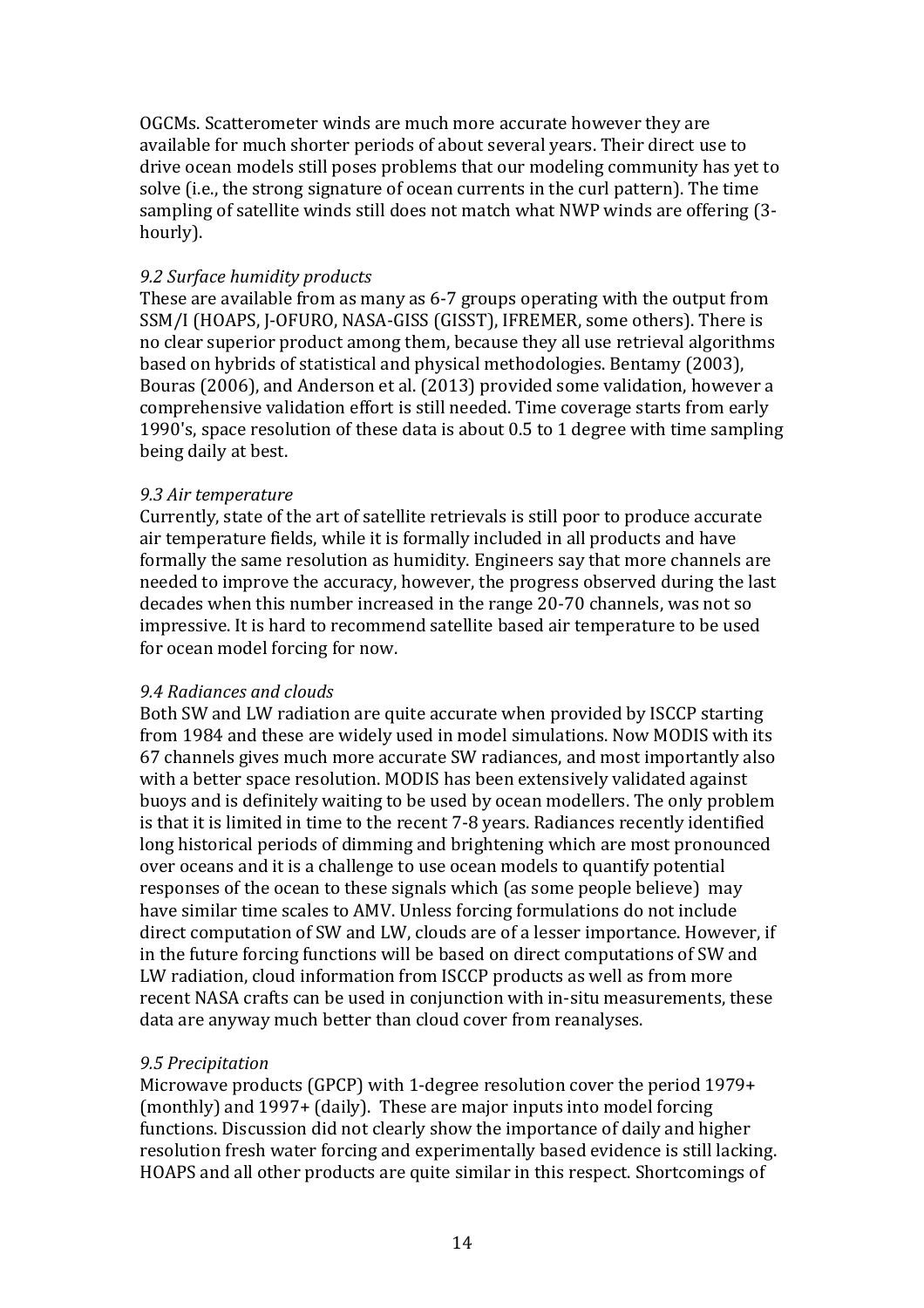microwave precipitation products are well known (excessive precipitation along coastlines and in convective clouds, also too much rain in the earlier stages of mid-latitude storm development yields more than in nature rain in the western ocean parts). Again, whether this is a problem for models is an open question. Radar precipitation available from TRMM is much more accurate than from microwave. Over ocean it is really an ideal product, but it is limited in space by +/- 42-43° in latitude and available in time only since the year 2000. TRMMbased products (combined products using GEO-IR and other microwave sensors) have a resolution of  $1/4^{\circ}$  and 3 hours (again, no evidence that we [modelers] need this). TRMM has also its derivatives, like CMORPH, PERSIAN and others which differ from each other by application of retrieval procedures and can be also used. GPM (global follow up of TRMM with better radars) was launched on 23 April 2014 and will soon provide first year-round series of precipitation (and other humidity related variables) with extremely high resolution and very high accuracy. General conclusion is that satellite precipitation products are better than those from reanalyses in terms of both temporal homogeneity and accuracy. However the biases of NWP should be precisely quantified. Some initial comparisons were done by Michael Bosilovich (2008) and a more comprehensive effort is to come from Sommer et al. (2015).

#### *9.6 Turbulent fluxes from satellites*

While no more directly used to drive OGCMs, these products have quite an importance for modelling since they allow for evaluating NWP fields as well as the fluxes computed through the bulk algorithms inside the models. 6-7 SSM/I based products (see above, humidity) provide reasonably realistic latent flux, while local spread between different products may amount to 40-60 W.m<sup>-2</sup> (Bouras 2006; Rossow 2011). Sensible fluxes are quite inaccurate because of poor quality of computation of air-temperature (no physical ground for its optimal retrieval). In this respect SEAFLUX products (Clayson et al., 2015, background paper in revision) are advantageous. They provide 3-hourly 1/4 degree resolution turbulent fluxes and flux-related variables for 2000-2007 (present release) and will be updated next year to cover at least the decade.

#### *9.7 Conclusion*

There are great expectations from our ocean modeling community for satellite precipitation and radiation products as they can be directly used to drive ocean hindcast simulations. It is very important that these fluxes are retrieved in a consistent way and precisely evaluated and that uncertainties are provided. There is a need to keep the availability of the product updates as close as possible to the current time, with one year lag being acceptable. There is a need for regular reprocessing as retrieval algorithm and technologies evolve and for a continuous assessment of these fluxes with regard to direct observations and with NWP products. Their consistency with NWP turbulent fluxes in terms of global budget is an issue that must be dealt with in the construction of the full forcing function of OGCMs. Spatial resolution should be high, but not at the expense of the daily sampling for radiation.

Turbulent fluxes from satellite are presently of interest mainly for evaluation of similar products from other sources (including when produced by ocean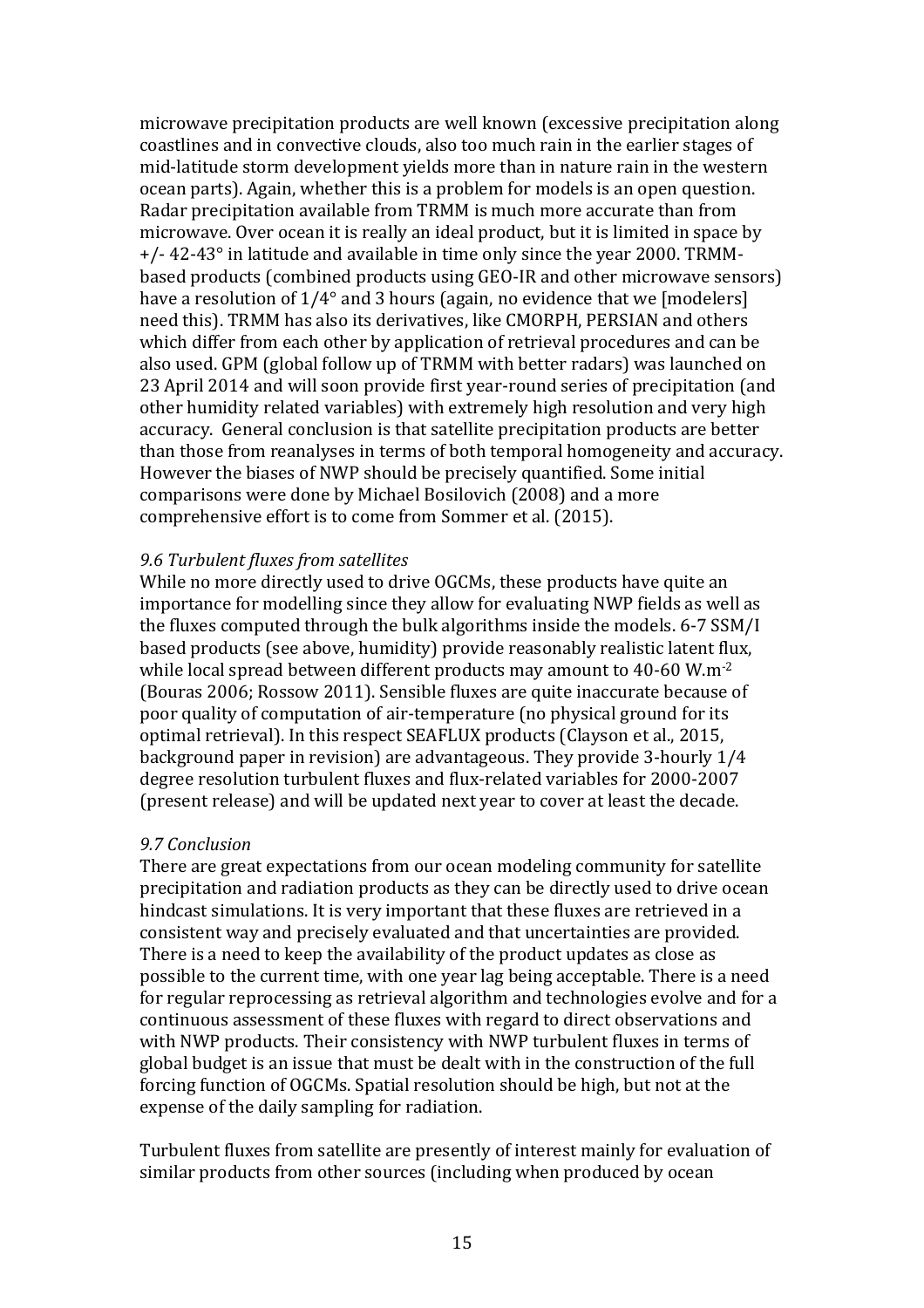hindcast/reanalysis simulations). There is a need for such a consolidated effort and the ESA Ocean Heat Flux initiative will likely contribute to this.

Satellite winds are needed largely to verify the wind products of NWP reanalyses, especially regarding magnitude, variability, trends and large scale patterns. NWP winds are still preferred especially because of the high time sampling they provide (3 hourly at present) which is required by most state of the art ocean mixed layer parameterizations.

# <span id="page-15-0"></span>**10. Update - March 2015**

The newly developed JRA55 forcing product is a major opportunity for the international ocean modeling community for the continuation of the CORE-II framework and for the OMIP effort that OMDP is leading within CMIP6. OMDP and the workshop participants have offered full support in undertaking any tests and analysis that can help JMA finalize the release of the product. An internal Google Site and Group have been set up to facilitate this collaborative effort (contact anna.pirani@clivar.org for more details).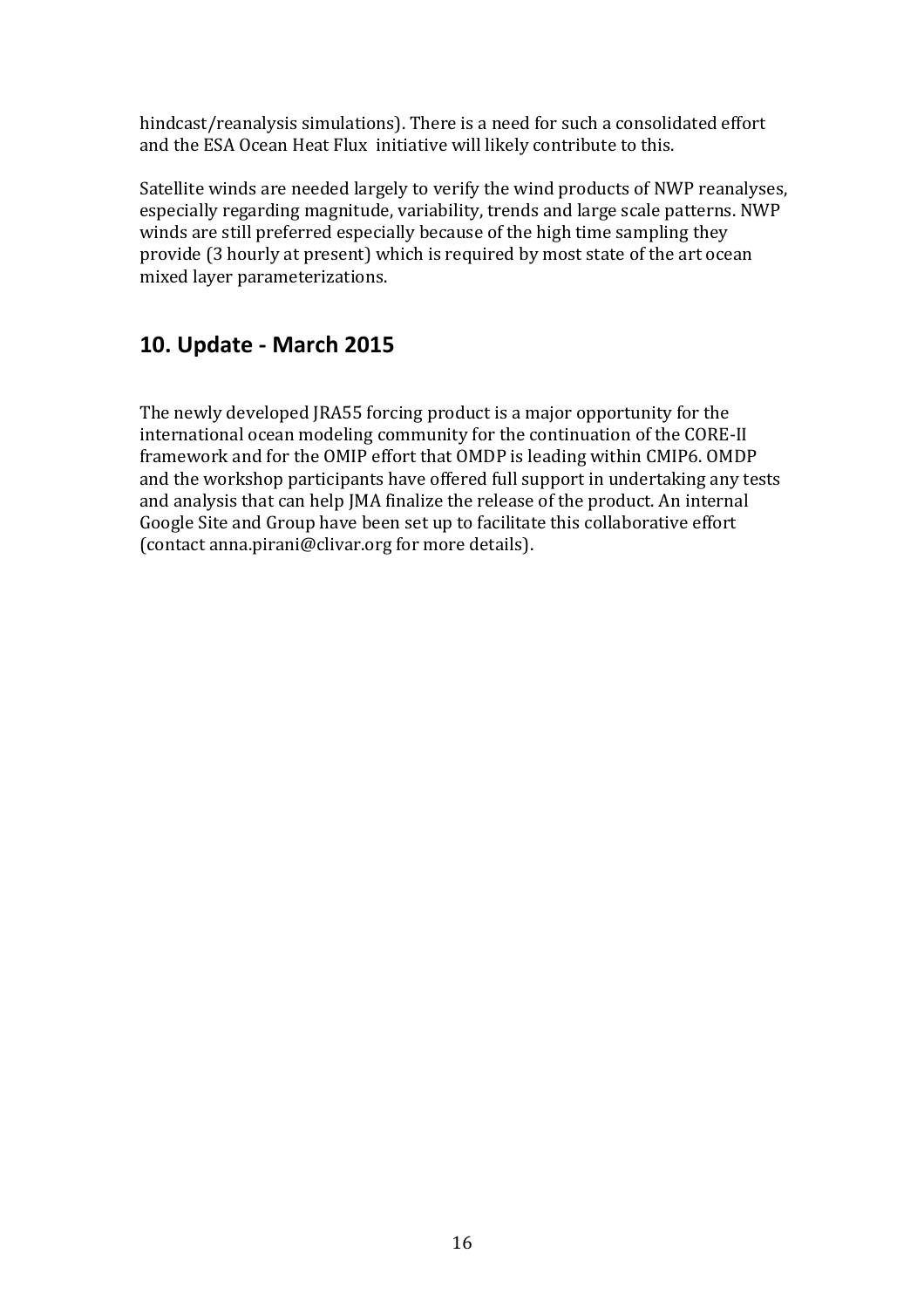### <span id="page-16-0"></span>**References**

- Anderson, D. M., E. M. Mauk, E. R. Wahl, C. Morrill, A. J. Wagner, D. Easterling, and T. Rutishauser, 2013: Global warming in an independent record of the past 130 years. *Geophys. Res. Lett*., **40**, 189–193, doi:10.1029/2012GL054271.
- Barrier, N., J. Deshayes, A.M. Treguier and C. Cassou, 2015: Heat budget in the North Atlantic subpolar gyre: impacts of atmospheric weather regimes on the 1995 warming event.. Progress in Oceanography, 130, 75-90, doi:10.1016/j.pocean.2014.10.001
- Bentamy, A., K. Katsaros, A. Mestas-Nunez, Q. Drennan W, E. Forde, and H. Roquet, 2003: Satellite estimates of wind speed and latent heat flux over the global oceans. *J. Climate*, **16**, 637-656.
- Bosilovich, M. G., J. Chen, F. R. Robertson, and R. F. Adler, 2008: Evaluation of Global Precipitation in Reanalyses. *J. Appl. Meteor. Climatol*., **47**, 2279–2299.
- Bourras, D., 2006: Comparison of five satellite derived latent heat flux products to moored buoy data. *J. Climate*, **19**, 6291–6313, doi:10.1175/JCLI3977.1.
- Brodeau, L., B. Barnier, A.M. Treguier, T. Penduff, S. Gulev, 2009: An ERA40-based atmospheric forcing for global ocean circulation models. Ocean Modelling, 31, 88-104, doi: 10.1016/j.ocemod.2009.10.005
- Clayson, C. A., J. B. Roberts, and A. Bogdanoff, 2015: SeaFlux Version 1: a new satellite-based ocean-atmosphere turbulent flux dataset. *Int. J. Climatol*., revised.
- Danabasoglu, G., S. G. Yeager, D. Bailey, E. Behrens, M. Bentsen, D. Bi, A. Biastoch, C. Boning, A. Bozec, V. Canuto, C. Cassou, E. Chassignet, A. C. Coward, S. Danilov, N. Diansky, H. Drange, R. Farneti, E. Fernandez, P. G. Fogli, G. Forget, Y. Fujii, S. M. Griffies, A. Gusev, P. Heimbach, A. Howard, T. Jung, M. Kelley, W. G. Large, A. Leboissetier, J. Lu, G. Madec, S. J. Marsland, S. Masina, A. Navarra, A. J. G. Nurser, A. Pirani, D. Salas y Melia, B. L. Samuels, M. Scheinert, D. Sidorenko, A.-M. Treguier, H. Tsujino, P. Uotila, S. Valcke, A. Voldoire, and Q. Wang, 2014: North Atlantic simulations in Coordinated Ocean-ice Reference Experiments phase II (CORE-II). Part I: Mean states. *Ocean Modelling*, **73**, 76-107, doi:10.1016/j.ocemod.2013.10.005.
- Danabasoglu, G., S. G. Yeager, D. Bailey, E. Behrens, M. Bentsen, D. Bi, A. Biastoch, C. Boning, A. Bozec, V. Canuto, C. Cassou, E. Chassignet, A. C. Coward, S. Danilov, N. Diansky, H. Drange, R. Farneti, E. Fernandez, P. G. Fogli, G. Forget, Y. Fujii, S. M. Griffies, A. Gusev, P. Heimbach, A. Howard, T. Jung, M. Kelley, W. G. Large, A. Leboissetier, J. Lu, G. Madec, S. J. Marsland, S. Masina, A. Navarra, A. J. G. Nurser, A. Pirani, D. Salas y Melia, B. L. Samuels, M. Scheinert, D. Sidorenko, A.-M. Treguier, H. Tsujino, P. Uotila, S. Valcke, A. Voldoire, and Q. Wang, 2015: North Atlantic simulations in Coordinated Ocean-ice Reference Experiments phase II (CORE-II). Part II: Variability. *Ocean Modelling* (in preparation).
- Downes, S. M., R. Farneti, P. Uotilac, S. M. Griffies, S. Marsland, D. Bailey, E. Behrens, M. Bentsen, D. Bi, A. Biastoch, C. Böning, A. Bozec, E. Chassignet, G. Danabasoglu, S. Danilov, N. Diansky, H. Drange, P. G. Fogli, A. Gusev, A. Howard,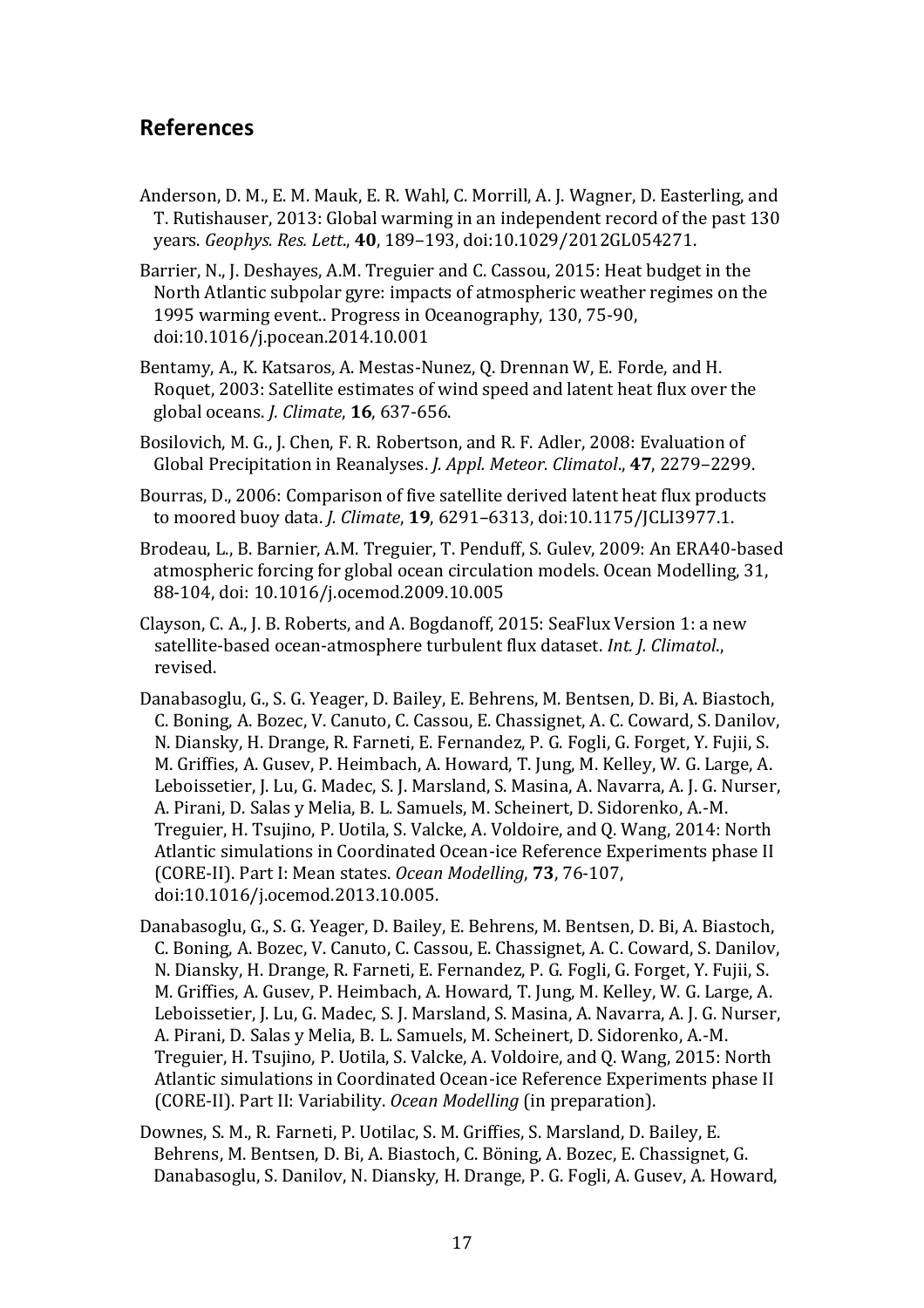M. Ilicak, T. Jung, M. Kelley, W. G. Large, A. Leboissetier, M. Long, J. Lui, S. Masina, A. Mishra, A. Navarra, A. J. G. Nurser, L. Patara, B. L. Samuels, D. Sidorenko, P. Spence, H. Tsujino, Q. Wang, and S. G. Yeager, 2014: An assessment of Southern Ocean water masses and sea ice during 1988-2007 in a suite of interannual CORE-II simulations. *Ocean Modelling* (submitted).

- Farneti, R., S. M. Downes, S. M. Griffies, S. J. Marsland, D. Bailey, E. Behrens, M. Bentsen, D. Bi, A. Biastoch, A. Bozec, V. M. Canuto, E. Chassignet, G. Danabasoglu, S. Danilov, N. Diansky, H. Drange, P. G. Fogli, A. Gusev, R. W. Hallberg, A. Howard, M. Ilicak, M. Kelley, W. G. Large, A. Leboissetier, M. Long, J. Lu, S. Masina, A. Mishra, A. Navarra, A. J. G. Nurser, L. Patara, B. L. Samuels, D. Sidorenko, H. Tsujino, P. Uotila, S. G. Yeager, and Q. Wang, 2015: An assessment of Antarctic Circumpolar Current and Southern Ocean meridional overturning circulation sensitivity during 1958-2007 in a suite of interannual CORE-II simulations. *Ocean Modelling* (in preparation).
- Griffies, S. M., A. Biastoch, C. Boning, F. Bryan, G. Danabasoglu, E. P. Chassignet, M. H. England, R. Gerdes, H. Haak, R. W. Hallberg, W. Hazeleger, J. Jungclaus, W. G. Large, G. Madec, A. Pirani, B. L. Samuels, M. Scheinert, A. S. Gupta, C. A. Severijns, H. L. Simmons, A. M. Treguier, M. Winton, S. Yeager, and J. Yin, 2009: Coordinated Ocean-ice Reference Experiments (COREs). *Ocean Modelling*, **26**, 1-46, doi:10.1016/j.ocemod.2008.08.007.
- Griffies, S. M., M. Winton, B. Samuels, G. Danabasoglu, S. Yeager, S. Marsland, H. Drange, and M. Bentsen, 2012: Datasets and protocol for the CLIVAR WGOMD Coordinated Ocean-sea ice Reference Experiments (COREs), WCRP Report No. 21/2012, 21 pp.
- Griffies, S. M., J. Yin, P. J. Durack, P. Goddard, S. C. Bates, E. Behrens, M. Bentsen, D. Bi, A. Biastoch, C. W. Boning, A. Bozec, E. Chassignet, G. Danabasoglu, S. Danilov, C. M. Domingues, H. Drange, R. Farneti, E. Fernandez, R. J. Greatbatch, D. M. Holland, M. Ilicak, W. G. Large, K. Lorbacher, J. Lu, S. J. Marsland, A. Mishra, A. J. G. Nurser, D. Salas y Melia, J. B. Palter, B. L. Samuels, J. Schroter, F. U. Schwarzkopf, D. Sidorenko, A. M. Treguier, Y.-H. Tseng, H. Tsujino, P. Uotila, S. Valcke, A. Voldoire, Q. Wang, M. Winton, and X. Zhang, 2014: An assessment of global and regional sea level for years 1993-2007 in a suite of interannual CORE-II simulations. *Ocean Modelling*, **78**, 35-89, doi: 10.1016/j.ocemod.2014.03.004.
- Hatun, H., A. B. Sando, H. Drange, B. Hansen, and H. Valdimarsson, 2005: Influence of the Atlantic subpolar gyre on the thermohaline circulation. *Science,* **309**, 1841–1844.
- Jin, X., L. Yu, D. Jackson, and G. Wick, 2015: An Improved Near-Surface Specific Humidity and Air Temperature Climatology for the SSM/I Satellite Period. *J. Atmos. Oceanic Technol*. doi:10.1175/JTECH-D-14-00080.1, in press.

Josey, S. A., S. Gulev, and L. Yu, 2013: Exchanges through the ocean surface, in Siedler, G., Griffies, S., Gould, J. and Church, J. (Eds.): Ocean Circulation and Climate 2nd Ed. A 21st century perspective, Academic Press.

Josey, S. A., L. Yu, S. Gulev, X. Jin, N. Tilinina, B. Barnier, and L. Brodeau, 2014: Unexpected Impacts of the Tropical Pacific Array on Reanalysis Surface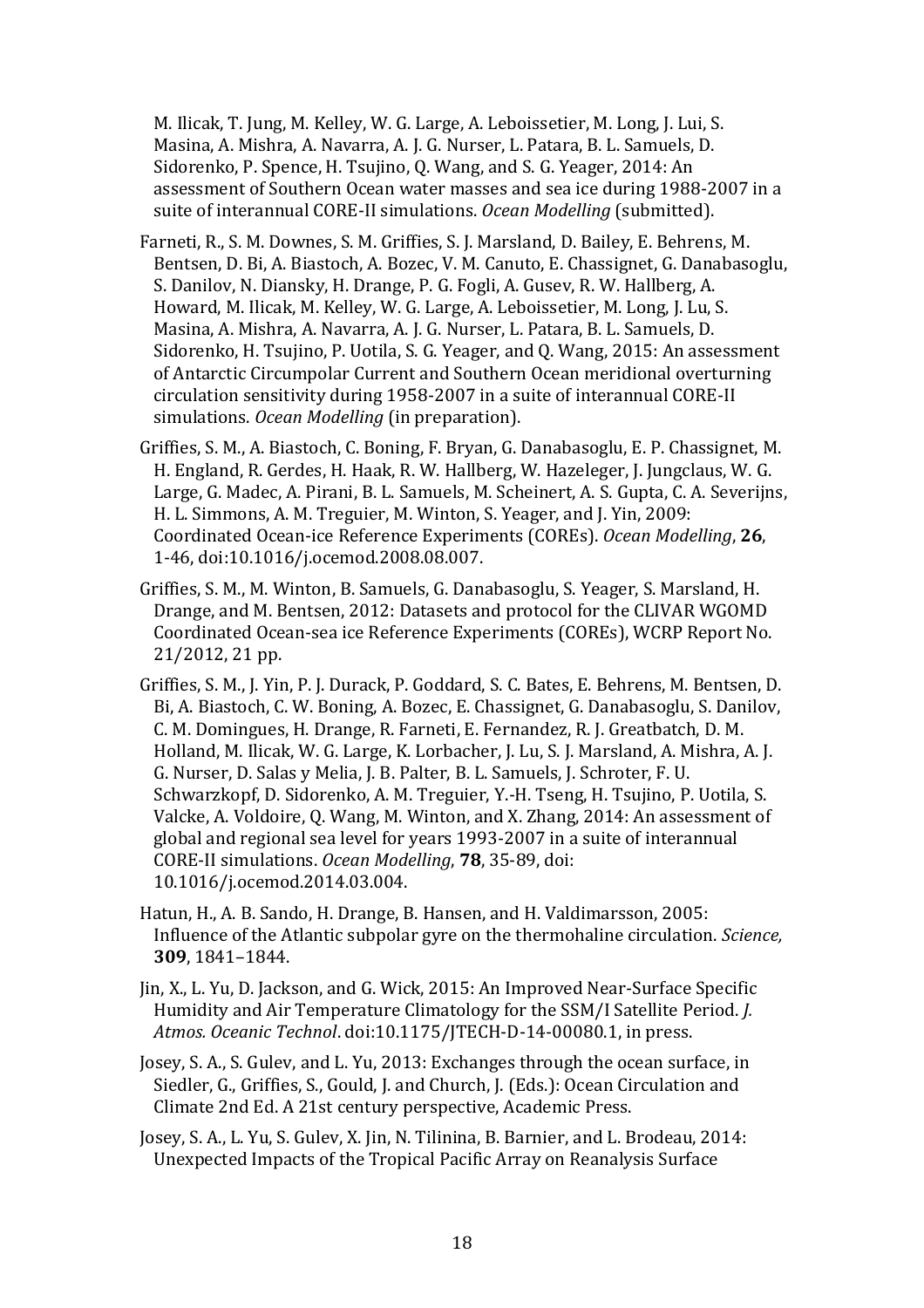Meteorology and Heat Fluxes. *Geophys. Res. Lett*., **41**, doi:10.1002/2014GL061302

- Kobayashi, C., H. Endo, Y. Ota, S. Kobayashi, H. Onoda, Y. Harada, K. Onogi, and H. Kamahori, 2014: Preliminary results of the JRA-55C, an atmospheric reanalysis assimilating conventional observations only. *SOLA*, **10**, 78–82, doi: 10.2151/sola.2014-016.
- Kobayashi, S., Y. Ota, Y. Harada, A. Ebita, M. Moriya, H. Onoda, K. Onogi, H. Kamahori, C. Kobayashi, H. Endo, K. Miyaoka, and K. Takahashi, 2015: The JRA-55 Reanalysis: General specifications and basic characteristics. *J. Meteor. Soc. Japan*, **93**, http://dx.doi.org/10.2151/jmsj.2015-001.
- Large, W. G., and S. Yeager, 2004: Diurnal to decadal global forcing for ocean and sea-ice models: the datasets and flux climatologies. NCAR Technical Note: NCAR/TN-460+STR, CGD Division of the National Centre for Atmospheric Research.
- Large, W. G., and S. G. Yeager, 2009: The global climatology of an interannually varying air-sea flux data set. *Climate Dyn*., **33**, 341-364, doi:10.1007/s00382- 008-0441-3.

Rossow (2011)

Lohmann, K., H. Drange, and M. Bentsen, 2009: A possible mechanism for the strong weakening of the North Atlantic subpolar gyre in the mid-1990s. *Geophys. Res. Lett.,* **36**, L15602.

Sommer et al. (2015)

Tsujino, H., 2015: [Short description of a JRA-55 based surface atmospheric data](https://mri-2.mri-jma.go.jp/owncloud/public.php?service=files&t=3d33d5a6ee3bd326abae2cecbea91bd0)  [set for driving Ocean-Sea ice models.](https://mri-2.mri-jma.go.jp/owncloud/public.php?service=files&t=3d33d5a6ee3bd326abae2cecbea91bd0)

- Wang, Q., M. Ilicak, R. Gerdes, H. Drange, Y. Aksenov, D. Bailey, M. Bentsen, A. Biastoch, A. Bozec, C. Böning, C. Cassou, E. Chassignet, A. C. Coward, B. Curry, G. Danabasoglu, S. Danilov, E. Fernandez, P. G. Fogli, Y. Fujii, S. M. Griffies, R. Ingvaldesn, D. Iovino, A. Jahn, T. Jung, W. G. Large, C. Lee, C. Lique, J. Lu, S. Masina, A. J. G. Nurser, B. Rabe, C. Roth, D. Salas y Melia, B. L. Samuels, P. Spence, H. Tsujino, S. Valcke, A. Voldoire, X. Wang, and S. G. Yeager, 2015: An assessment of the Arctic Ocean in a suite of interannual CORE-II simulations: Sea ice and freshwater (in preparation).
- Yeager, S., A. Karspeck, G. Danabasoglu, J. Tribbia, and H. Teng, 2012: A decadal prediction case study: Late twentieth-century North Atlantic Ocean heat content. *J. Climate*, **25**, 5173-5189, doi:10.1175/JCLI-D-11-00595.1.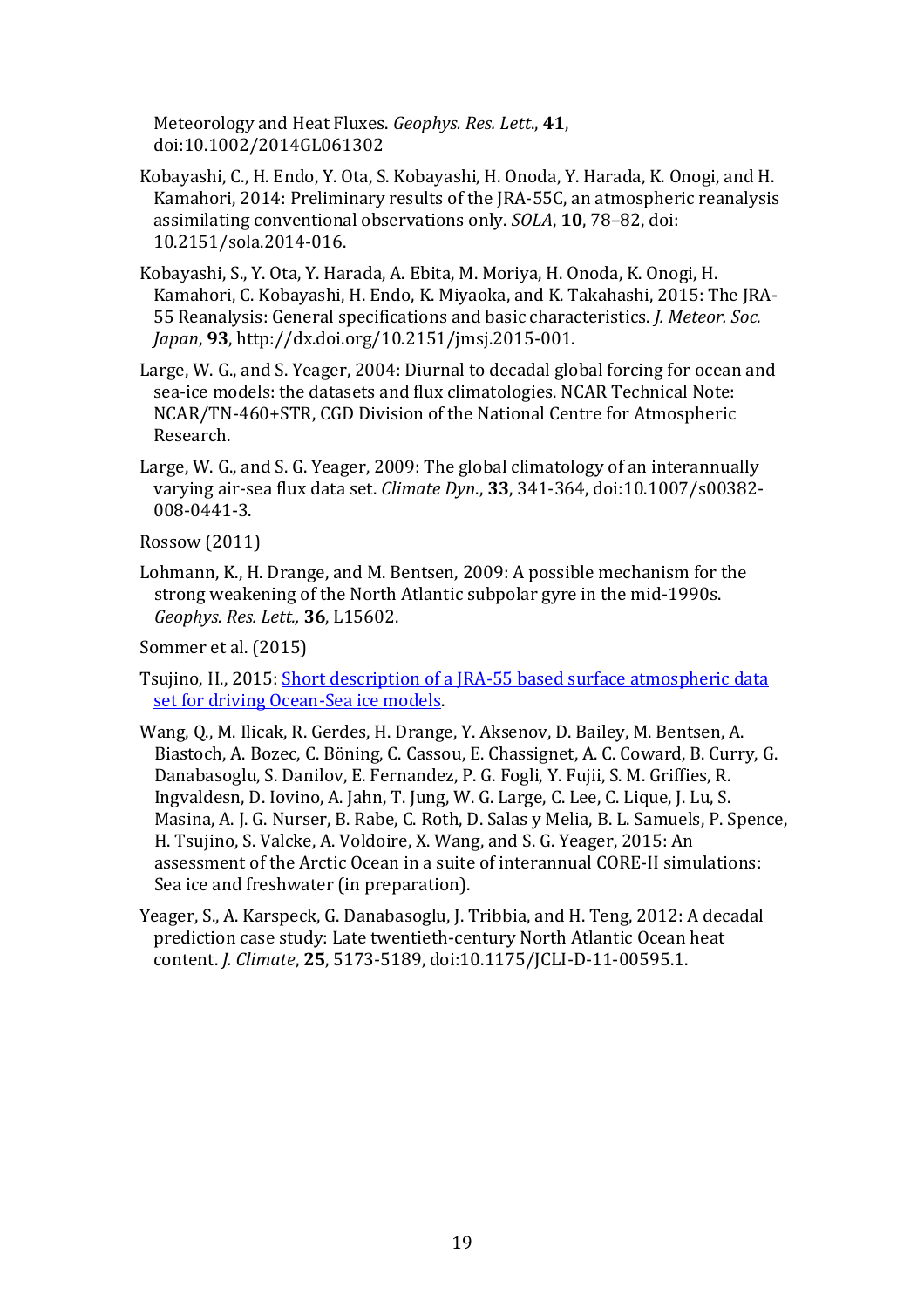#### **Appendix 1: Participants**



Left to Right: C. Boening (GEOMAR, Germany) A. Biastoch (GEOMAR, Germany) S. Josey (NOC, UK) H. Tsujino (MRI JMA, Japan) A. Pirani (CLIVAR) M. Valdiviseo (U. Reading, UK) M. Balmaseda (ECMWF) G. Nurser (NOC, UK) W. Large (NCAR, USA) A. M. Treguier (CNRS-LPO, France) S. Griffies (GFDL, USA) A. Andersson (DWD, Germany) J. Le Sommer (LGGE, France) B. Barnier (LGGE, France) P. Durack (LLNL, USA) G. Danabasoglu (NCAR, USA) G. Madec (LOCEAN, France; NOC, UK) Also: S. Gulev (MSK, Russia) K. Haines (U. Reading, UK) F. Lemarie (INRIA)